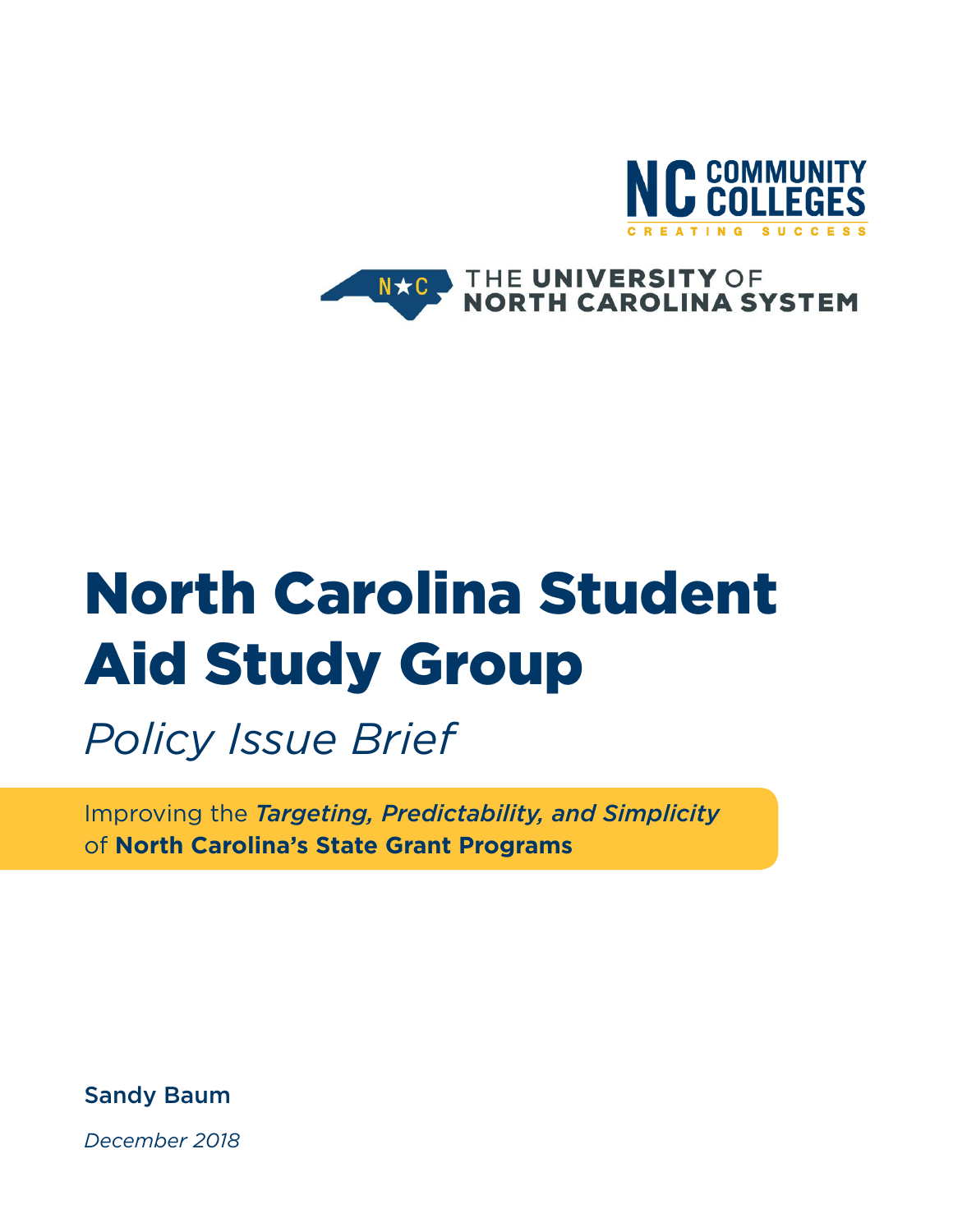# INTRODUCTION

North Carolina has a strong state grant program, serving students in the public four-year, community college, and private nonprofit sectors through programs designed to meet the needs of different groups of students. With almost all of the aid allocated on the basis of students' financial circumstances and with tuition and fee prices among the lowest in the nation at public colleges and universities, North Carolina's policies serve its students well. However, strengthening the design of the state grant programs could increase their impact on college access and success.

By reducing the price of college, grant aid makes it easier for all students to pay the bills. But the goal is not only to make things easier—it is also to change students' behavior and choices. Dollars that motivate parents to buy their children cars while they are in college do not serve the state's interest in the same way as dollars that induce high school graduates to enroll in college or that make it possible for older adults to succeed in earning credentials that improve their labor market opportunities.

It is intuitively obvious that funding for students with very limited resources is more likely than funding for those who can manage to pay for college on their own to increase the number of students who earn degrees. A large body of research supports the idea that the outcomes of low- income students are most price sensitive.<sup>1</sup> Targeting aid to students with financial need is both equitable—narrowing the gaps in available opportunities—and efficient—maximizing the impact of state funding on educational attainment. But targeting is not just about who gets the aid; it is also about how the aid is structured. Educational attainment is the actual target of the state's programs and the incentives embodied in the programs can have a significant impact on the achievement of this goal. For example, provisions that discourage students from enrolling full time or taking courses over the summer can derail them.

Predictability and simplicity are also among the program characteristics that improve aid's effectiveness. If students do not know about the aid, have difficulty navigating the application process, or cannot make reasonable estimates in advance about how much aid they will receive, they will be less likely to prepare academically for college, to go through the process of applying to college and for the aid they need, to enroll in college, and to succeed in completing their programs.

<sup>1</sup> Donald Heller (2001), *The Effects of Tuition Prices and Financial Aid on Enrollment in Higher Education: California and the Nation.* EdFund; Donald Heller (1997), "Student Price Response in Higher Education: An Update to Leslie and Brinkman." *Journal of Higher Education,* 68, no. 6: 624-659; William G. Bowen, Matthew M. Chingos, and Michael S. McPherson (2009), *Crossing the Finish Line: Completing College at America's Public Universities.* Princeton: Princeton University Press.



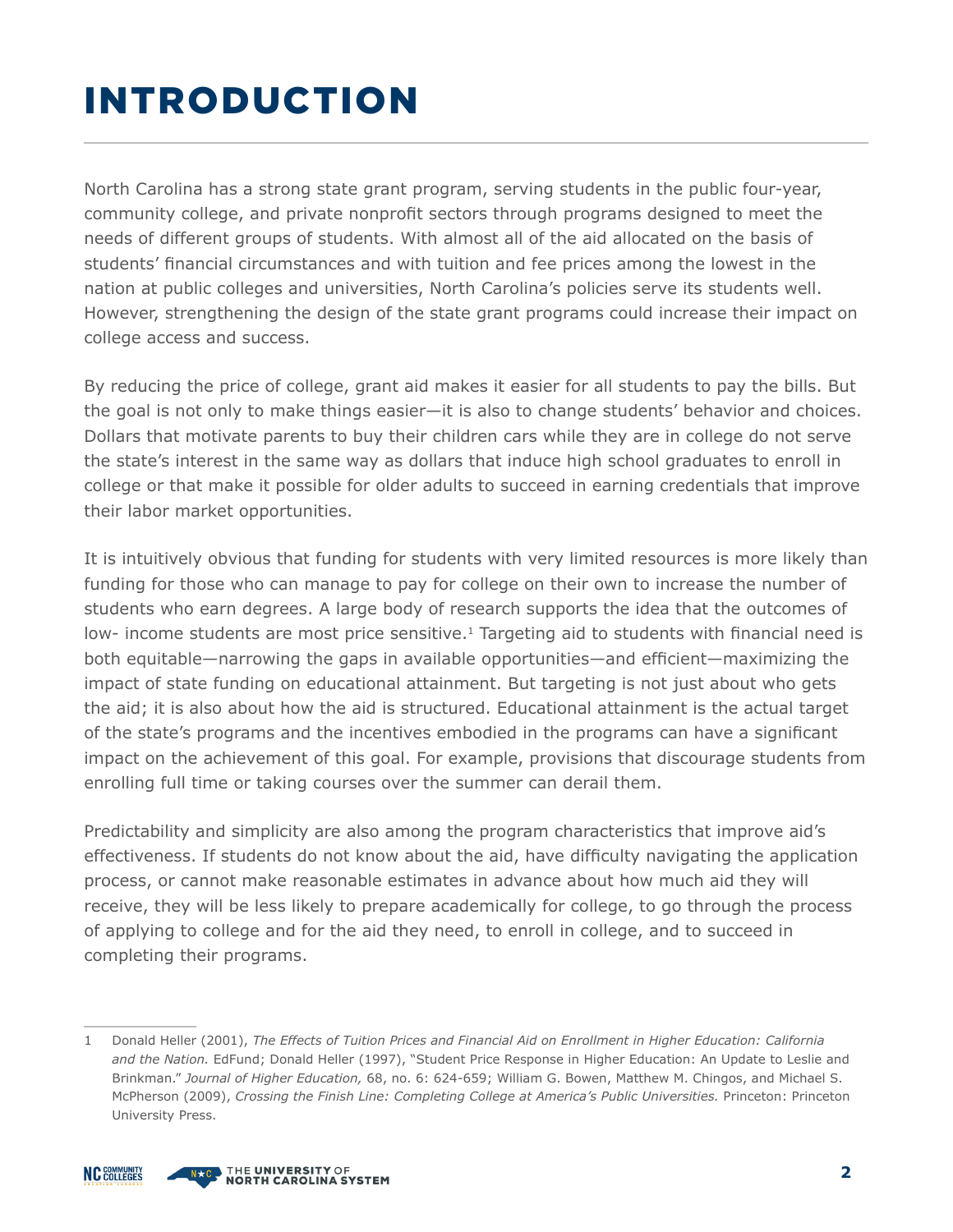Because states have different goals for their state grant programs, different institutional structures, and different demographics, there is not one state grant program design that will be most effective everywhere. Moreover, weighing the many tradeoffs involved requires judgement calls on which there will be differences of opinion among people who share the same goals.

Should the state fill as much financial need as possible or keep the budget within strict limits? How simple can the allocation formula be without compromising the targeting of funds to students who need them most? What is the best way to balance the competition for resources across postsecondary sectors? Nonetheless, some states have made greater strides than others in developing state grant programs that are well targeted, predictable, and simple, and North Carolina can learn from these policies.

This paper begins by elaborating on the concepts of targeting, predictability, and simplicity and providing examples from a range of states of grant programs that are particularly strong or particularly weak in these areas. It then examines the North Carolina programs to highlight characteristics that strengthen or weaken the state's ability to meet its goals for educational attainment and suggests some areas for potential reform.

# TARGETING

Well-targeted state grant programs:

- Focus aid on students with lower ability to pay, whose behavior and outcomes are most likely to be affected by the extra dollars;
- Allocate aid equitably, with differences in the aid amounts students receive based on appropriate differences in their circumstances;
- Minimize cliff effects, which create sharp differences in aid between students on one side or the other of an arbitrary line;
- Avoid deadlines and requirements that disproportionately harm disadvantaged students;
- Meet the needs of students of different ages and with different goals; and
- Ensure that state programs mesh with federal (and institutional) programs to maximize distributional equity and efficiency.

The central issue in the equitable and efficient targeting of grant aid is basing the allocation of funds on students' financial circumstances. North Carolina deserves credit for not following the lead of Arkansas, Georgia, Louisiana, South Carolina, and a number of other states in basing aid eligibility primarily on high school grades or test scores. But even within the realm of needbased aid, there is a wide range of allocation systems that lead to different distributions of aid.

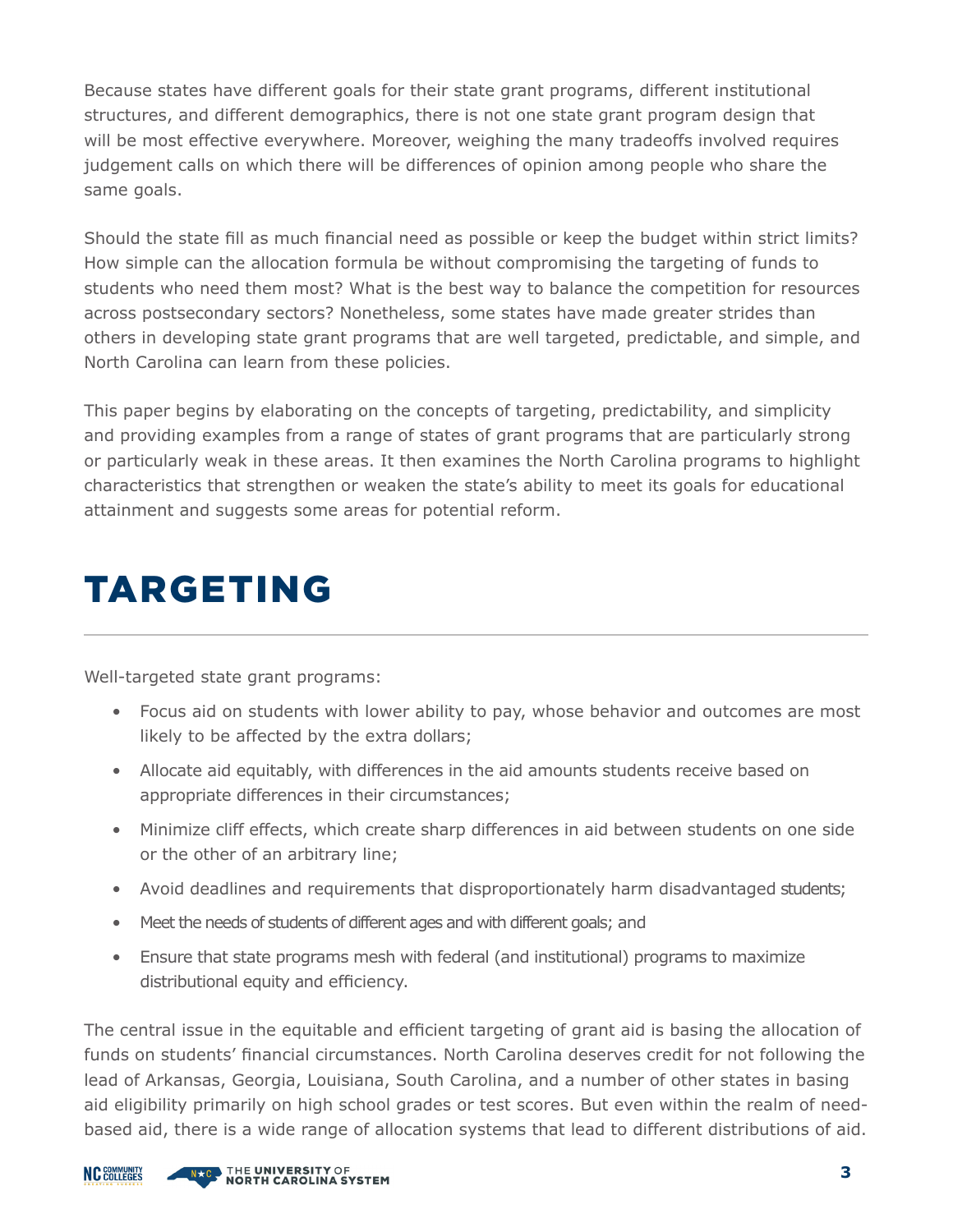#### **Tennessee: Last-dollar programs**

Although not generally thought of as state grant programs, programs like the Tennessee Promise, which covers tuition and fees at community colleges for students whose federal and other state grant aid does not do this, are a form of state grants. These "last-dollar" programs put a floor under the grant aid students at these institutions receive. The floor is the same regardless of income. Because lower-income students receive Pell Grants, they are least likely to receive Promise funding. This program and others like it counteract the progressivity of the Pell Grant program, promising all students similar amounts of grant aid regardless of their financial circumstances.

Consider as an example a state in which community college tuition is \$5,000. Without any state grant program, a low-income student might get a \$5,000 Pell grant to cover tuition, while a higher-income student has to pay the full price. Now the state steps in with a lastdollar program and says that everybody will get free tuition—so the higher-income student gets a \$5,000 reduction, while the low-income student gets no extra funding, because his Pell Grant already covers tuition. This may sound like equality since each student winds up with no tuition expense. But the low-income student has more need and by the usual criteria should get more help. In a "first-dollar" program, the state would eliminate tuition for all students regardless of incomes; the low-income student could then use his Pell Grant to meet other expenses of college, including living expenses.

#### **Vermont: Carefully-targeted programs**

Vermont's state grant program is based entirely on financial need. Grant amounts depend on financial circumstances, total cost of attendance, and intensity of enrollment. Vermont requires a Vermont Grant Application in addition to the FAFSA and relies on a complicated formula that requires information on business and farm ownership, home equity, noncustodial parents, and other resources not reported on the FAFSA. During 2018-19, grants for full-time students ranged from \$1,000 to \$12,200, depending on financial need. The state also allows institutions to use professional judgment to adjust the outcomes for many students. The state has determined that it is worth the added complication of requiring an additional application form and using an elaborate formula in order to carefully tailor aid to individual financial circumstances.

A 2012 study of Vermont aid revealed that expected family contributions (EFCs) and parent contributions (PCs) calculated under the state's methodologies were higher than those calculated under the Federal Methodology (FM). Under FM, 46 percent of dependent students and 29 percent of independent students would have been eligible for state grants averaging \$2,200 and \$2,800, respectively. Under the Vermont formula, 42 percent of dependent and 28 percent of independent students were eligible, with average grants \$300 – \$400 (12

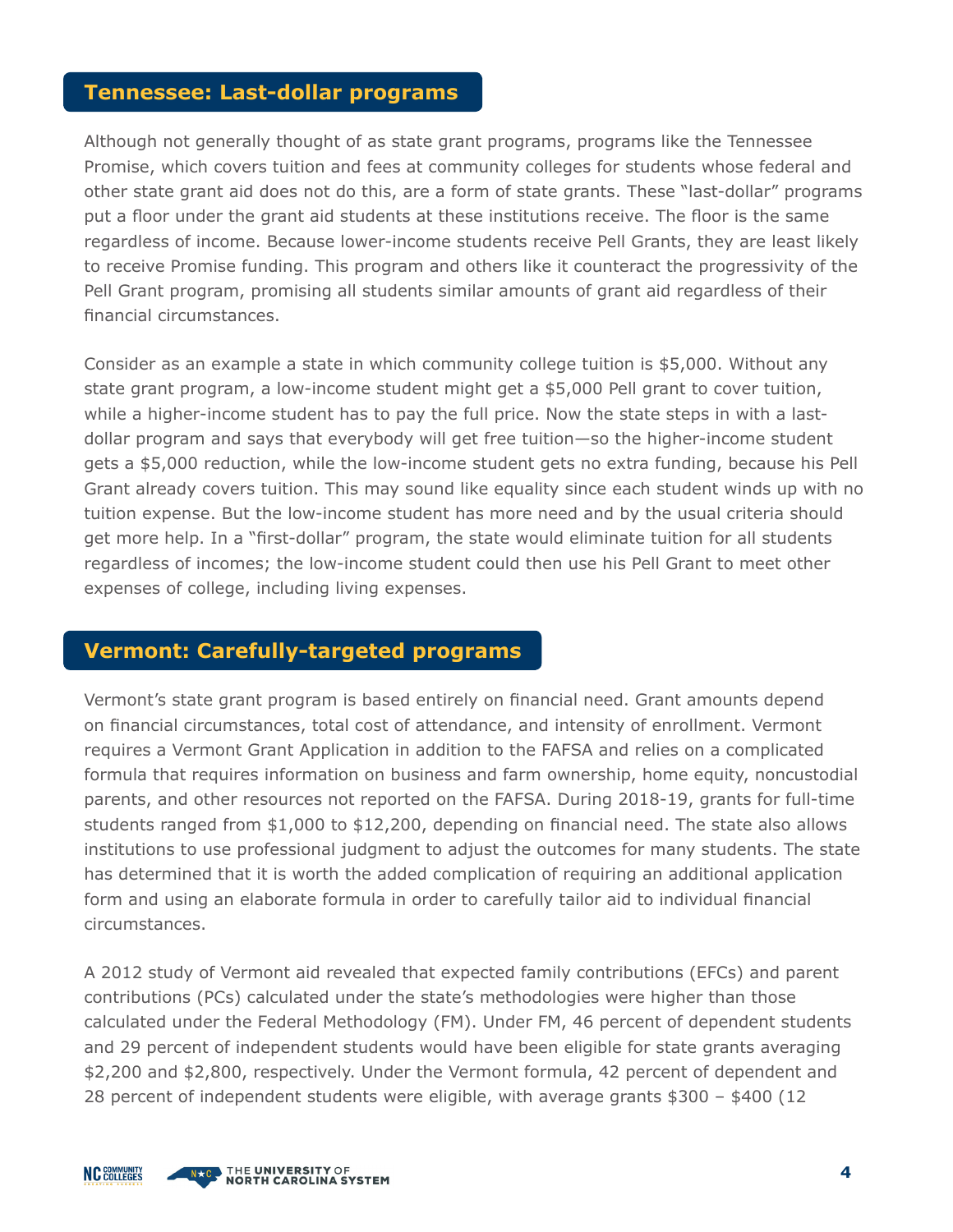percent to 14 percent) lower.2 Vermont's program is not an entitlement program in the sense that funds are allocated on a first-come, first-served basis until they run out—a significant shortcoming for a program so focused on equitable distribution.

#### **Texas: Tuition and fees versus total budgets**

The TEXAS Grant is targeted to low-income students, although only a fraction of those eligible receive grants because of funding limitations. Institutions are required to cover the full tuition and fee price for TEXAS Grant recipients through a combination of this grant with federal, other state, institutional, or outside sources.3 In other words, students awarded TEXAS Grants receive similar amounts of aid, although their EFCs range from \$0 to over \$5,000. This approach is problematic, because it requires directing marginal aid funds to students with less financial need, instead of assisting the highest-need students with their non-tuition expenses. This is a less serious problem in the case of the Texas program, which is limited to students with relatively low EFCs (\$5,430 in 2017-18), than it would be for a program that extends higher up the income scale. But the principle is an important one. Because tuition and fees represent only about 20 percent of the total budget for the average community college student and 40 percent for the average public four-year college student,<sup>4</sup> low-income students need additional funding to make financing college a realistic possibility.

#### **Minnesota: Shared responsibility**

Minnesota's state grant program, which also allocates virtually all of its funds on the basis of financial circumstances, relies on a "shared responsibility" approach. Unlike programs that focus only on tuition and fees, this system addresses all of the expenses students face. Applicants are required to contribute 50 percent of their cost of attendance out of savings, earnings, loans, or other forms of aid. For dependent students, the remaining 50 percent is met by the combination of a specified fraction (currently 94 percent) of the parents' contribution based on FM, Pell Grants, and state grants. For independent students, the remaining 50 percent is met by a combination of a specified fraction (currently 50 percent for independent students without dependents and 86 percent for independent students with dependents) of the FM student contribution from income and assets, Pell Grants, and state grants.<sup>5</sup>



<sup>2</sup> Sandy Baum, Kathleen Little, Jennifer Ma, and Anne Sturtevant (2012), *Simplifying Student Aid: What It Would Mean for States,* College Board, <http://media.collegeboard.com/digitalServices/pdf/advocacy/homeorg/advocacy-> statesimplification-report.pdf.

<sup>3</sup> Texas Higher Education Coordinating Board, *2017-18 Program Guidelines Toward EXcellence, Access, & Success Grant (TEXAS Grant),* [http://www.thecb.state.tx.us/reports/PDF/9662.PDF?CFID=74447220&CFTOKEN=70140641.](http://www.thecb.state.tx.us/reports/PDF/9662.PDF?CFID=74447220&CFTOKEN=70140641)

<sup>4</sup> Jennifer Ma, Sandy Baum, Matea Pender, and CJ Libassi (2018), *Trends in College Pricing 2018.* The College Board.

<sup>5</sup> Minnesota Office of Higher Education, "Minnesota State Grant," https:/[/www.ohe.state.mn.us/mPg.cfm?pageID=138.](http://www.ohe.state.mn.us/mPg.cfm?pageID=138) Accessed September 30, 2018.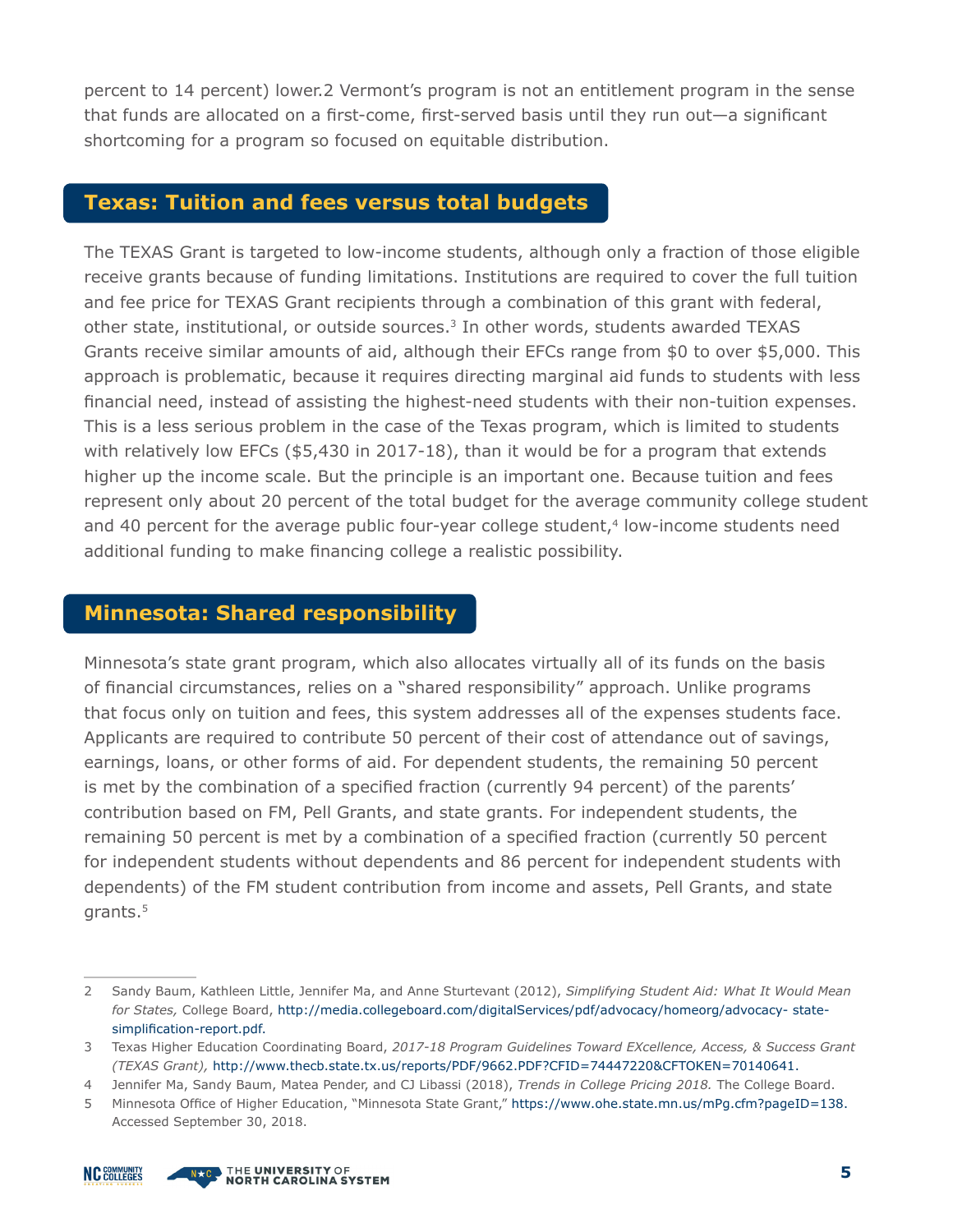Minnesota's design has some attractive features, as well as some vulnerabilities. It is appealing to think of paying for college as a partnership among the student, her family, and the state.

Minnesota's program makes this idea concrete. For dependent students, parents contribute according to ability to pay. Independent students similarly make a contribution that depends on their financial capacity. State grants are deployed in a way that fills the gap left from student, family, and federal government contributions.

Minnesota's system is carefully designed and systematic. But the parameters—like most incorporated in aid programs—are arbitrary. For example, the share of the budget for which students are responsible has increased over time under fiscal pressures.

The shared responsibility approach does a good job of meeting need equitably. But its coordination with the Pell Grant program raises questions. If Pell Grants increase, the state grants for which students are eligible will automatically decline, since it is the sum of the two that is embodied in the formula. The federal government's intention is clearly to supplement state aid, not replace it.

A virtue of the Minnesota system is that it builds in recognition that the expenses of college extend beyond tuition and fees. Programs that focus only on tuition and fees leave low-income students unable to meet their expenses without excessive work and/or loans, diminishing their success rates. Notably, in Minnesota's program the cost of attendance is based on tuition and fees plus a standard allowance for room and board, books and supplies, and miscellaneous expenditures. This is a significant issue for programs that focus on cost of attendance, since individual campuses have considerable discretion in setting these budgets. Differences in cost-of- living across the state certainly lead to differences in students' living expenses across institutions, but if state grant amounts are based on the student budgets set independently by campuses, the aid allocation can be distorted.

Variation in non-tuition budgets across North Carolina institutions illustrates the problem. In 2017-18, the budget for books and supplies was \$1,604 at UNC-Chapel Hill and \$1,501 at UNC- Pembroke, but it was \$400 at Fayetteville State and \$700 at Appalachian State. This budget was

\$1,760 at Central Carolina Community College and \$1,538 at Coastal Carolina Community College, compared with \$1,200 at Richmond and Wilkes Community Colleges.

UNC-Wilmington allows students living off campus only about two-thirds of the "other expenses" budget allowed on-campus students and NC State allows less than half. But at the Asheville and Greensboro campuses, other-expenses budgets are higher for off-campus than for on-campus students. There is also a wide range of approaches to setting budgets for

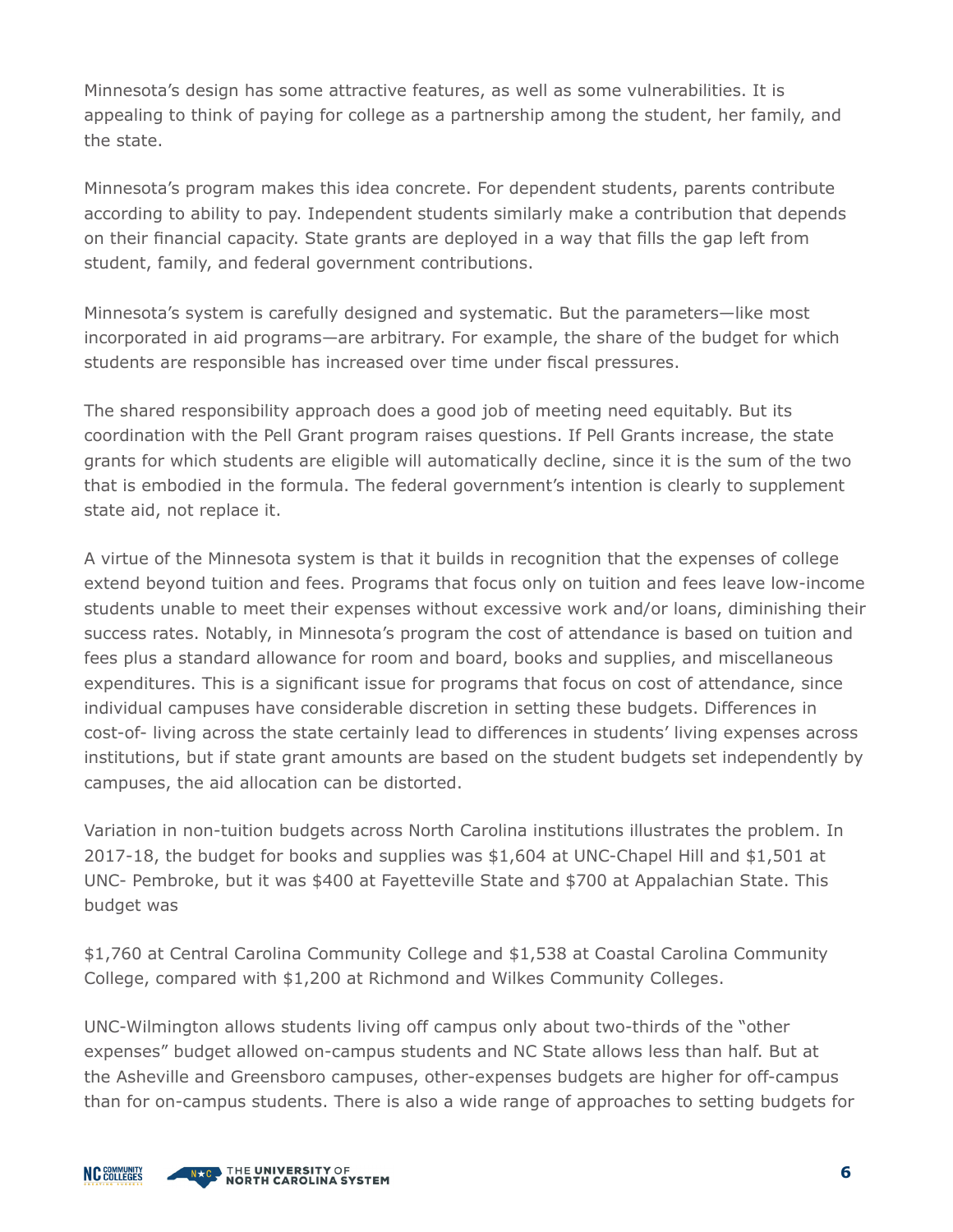students living at home with parents. Many campuses in both the UNC and the community college systems use the same non-tuition budget as for off-campus students. But North Carolina State allows six times as much for other expenses for those living at home (to compensate for not providing any allowance for room and board), while Craven Community College allows only about three-quarters of the budget for students living in off-campus housing.6

Standardizing these budgets (with allowance for cost-of-living differences) for the purposes of determining grant aid that can meet non-tuition expenses is important for creating a system that is equitable across campuses.

#### **California: Cliff effects and the tapering of awards**

The Cal Grant program awards grants to students who have at least a specified amount of financial need according to Federal Methodology and who meet the income and asset levels set by the state. Awards are pro-rated for part-time enrollment, but otherwise students are either eligible or ineligible for the award offered to students at their type of institution. In other words, the grant is all-or-nothing, creating a steep cliff for students who just miss the cutoff, which will seem arbitrary and unfair.

Evaluating the merits of a program that offers the same award to students over a wide range of incomes is complicated by the relationship between state grants and federal grants. A state grant program that awards the same dollar amount to all Pell recipients is similar to increasing the maximum Pell Grant for its students. The sum of state and federal aid will decline, as EFC increases at the same rate the Pell Grant declines. However, if the state grant suddenly goes to \$0 for non-Pell recipients (or at any other given cutoff level), it will create a cliff. A dollar of extra EFC will result in a large decline in grant aid. Instead, the state grant should taper for students above the Pell cutoff.

A state grant program modeled after Pell, with grants declining as EFC rises the same way Pell does, will generate a steep slope, with total grant aid declining at twice the rate EFC declines. Table 1 illustrates these three different approaches.

<sup>6</sup> NCES, College Navigator, https://nces.ed.gov/collegenavigator/. Accessed September 30, 2018.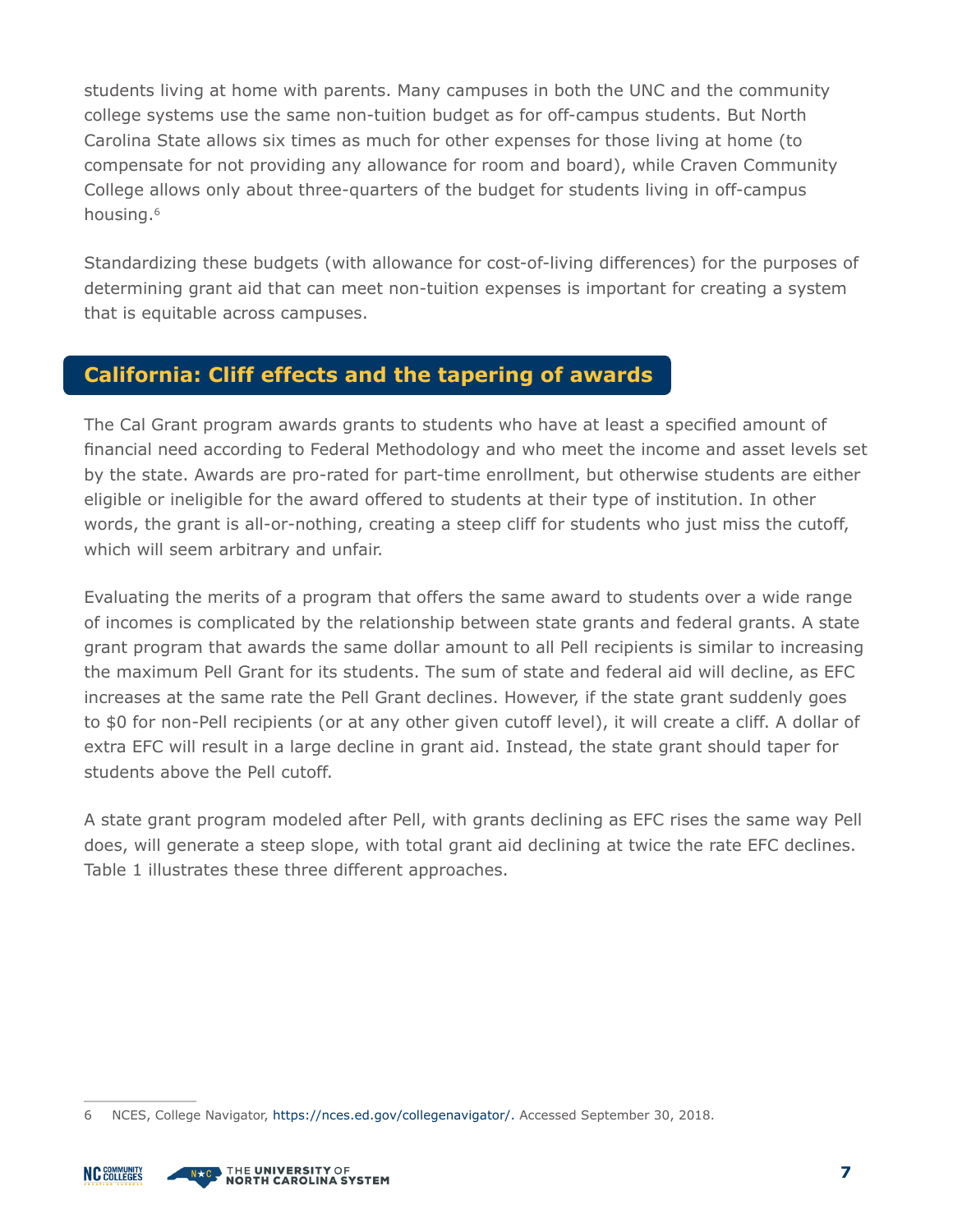| <b>EFC</b> | <b>Pell</b> | <b>State</b><br>Constant,<br>then \$0 | <b>Total</b><br><b>Award</b> | <b>State</b><br>Constant,<br>then<br><b>Gradual</b><br><b>Decline</b> | <b>Total</b> | <b>State</b><br><b>Declines</b><br>like Pell | <b>Total</b> |
|------------|-------------|---------------------------------------|------------------------------|-----------------------------------------------------------------------|--------------|----------------------------------------------|--------------|
| \$0        | \$6,000     | \$3,000                               | \$9,000                      | \$3,000                                                               | \$9,000      | \$6,000                                      | \$12,000     |
| \$2,000    | \$4,000     | \$3,000                               | \$7,000                      | \$3,000                                                               | \$7,000      | \$4,000                                      | \$8,000      |
| \$4,000    | \$2,000     | \$3,000                               | \$5,000                      | \$3,000                                                               | \$5,000      | \$2,000                                      | \$4,000      |
| \$6,000    | \$0         | \$0                                   | \$0                          | \$3,000                                                               | \$3,000      | \$0                                          | \$0          |
| \$8,000    | \$0         | \$0                                   | \$0                          | \$1,000                                                               | \$1,000      | \$0                                          | \$0          |
| \$10,000   | \$0         | \$0                                   | \$0                          | \$0                                                                   | \$0          | \$0                                          | \$0          |

#### **Table 1: Sample state grant models**

These examples illustrate the importance of focusing on targeting, simplicity, and predictability in helping states confront the challenge of awarding student aid fairly and effectively. The following discussion highlights some additional dimensions of these challenges.

#### **Eligibility requirements:**

**Excluding part-time students and older students**

Some state requirements exclude students who would benefit from a college education and are likely to have difficulty covering the costs. For example, to qualify for the All Iowa Opportunity Scholarship, students must have graduated from high school within the last two years and must be continuously enrolled in college to renew the award.7 Part-time students are eligible for New York's TAP awards only under very limited circumstances, including having earned 12 credits or more in each of two consecutive semesters.8

Many state grant programs serve only students who are recent high school graduates. The Georgia HOPE scholarship is available only within seven years of the time students graduate from high school.<sup>9</sup> Students must begin using Michigan's Tuition Incentive Program within four years of completing high school.<sup>10</sup> To be eligible for the California Community College Cal Grant Transfer Entitlement, students must be under the age of 27.<sup>11</sup> The Texas state grant program requires that students enroll within 16 months of high school graduation or 12 months after earning an associate degree.<sup>12</sup>

<sup>12</sup> Texas Higher Education Coordinating Board, 2017-18 Program Guidelines Toward EXcellence, Access, & Success Grant (TEXAS Grant), [http://www.thecb.state.tx.us/reports/PDF/9662.PDF?CFID=74447220&CFTOKEN=70140641. A](http://www.thecb.state.tx.us/reports/PDF/9662.PDF?CFID=74447220&CFTOKEN=70140641)ccessed September 29, 2018.



<sup>7</sup> Iowa College Student Aid Commission, "Iowa College Aid," https://[www.iowacollegeaid.gov/content/all-iowa](http://www.iowacollegeaid.gov/content/all-iowa-)opportunity-scholarship; Accessed September 30, 2018.

<sup>8</sup> New York State Higher Education Services Corporation, "Part-time TAP," https://[www.hesc.ny.gov/pay-for-c](http://www.hesc.ny.gov/pay-for-)ollege/applyfor-financial-aid/nys-tap/part-time-tap.html. Accessed September 30, 2018.

<sup>9</sup> Georgia Student Finance Commission, HOPE and Zell Miller Scholarship Programs https:/[/www.gafutures.org/](http://www.gafutures.org/media/187610/faqs-hope-zm-scholarship-012918.pdf) [media/187610/faqs-hope-zm-scholarship-012918.pdf. A](http://www.gafutures.org/media/187610/faqs-hope-zm-scholarship-012918.pdf)ccessed September 29, 2018.

<sup>10</sup> MI Student Aid, https:/[/www.michigan.gov/mistudentaid](http://www.michigan.gov/mistudentaid). Accessed September 29, 2018.

<sup>11</sup> California Student Aid Commission, "Report on Transfer Entitlement Cal Grant Program, [http://www.csac.ca.gov/sites/](http://www.csac.ca.gov/sites/default/files/comm/sppc/20140918/exh2.pdf) [default/files/comm/sppc/20140918/exh2.pdf](http://www.csac.ca.gov/sites/default/files/comm/sppc/20140918/exh2.pdf). Accessed September 29, 2018.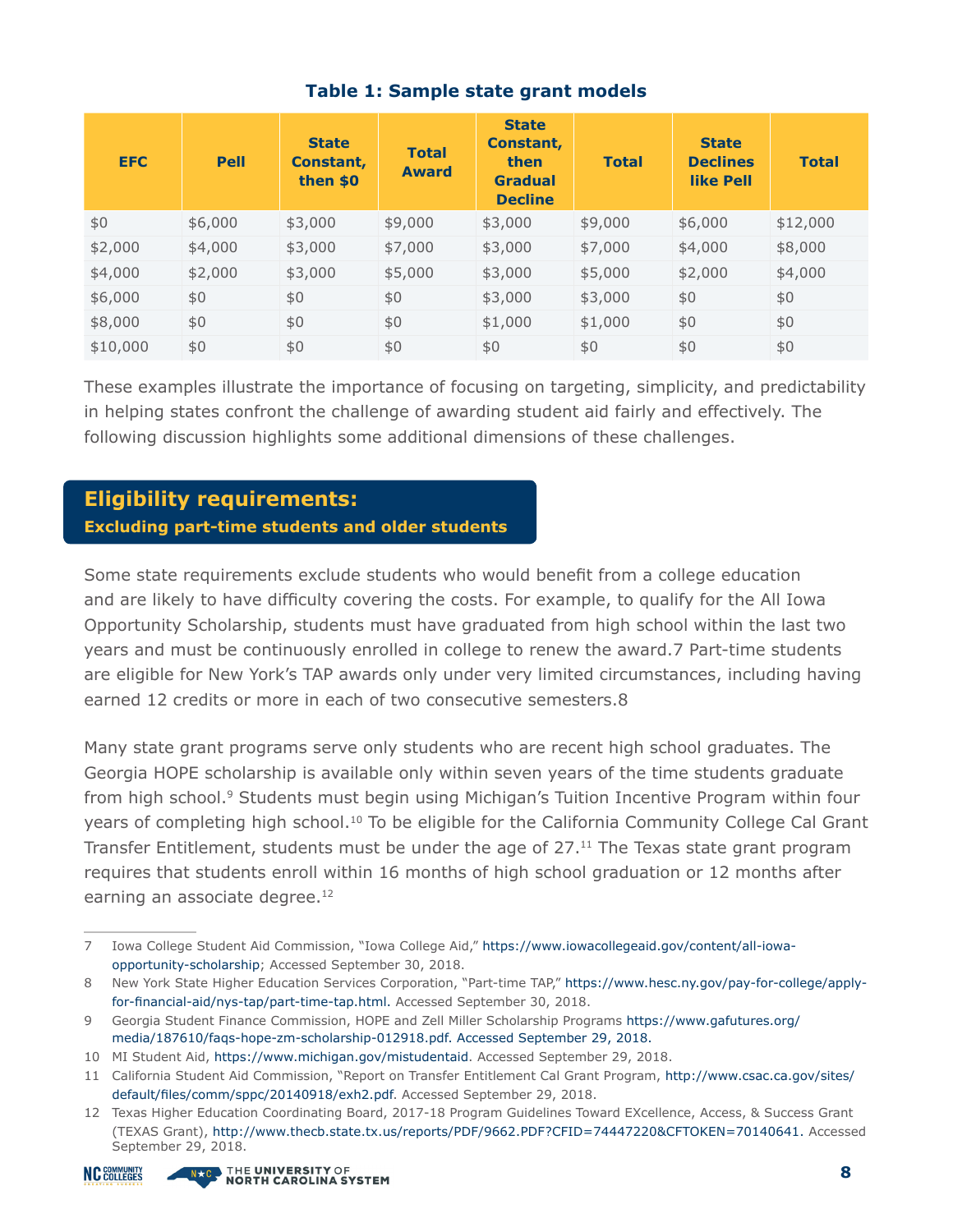Enrolling full-time in college immediately after high school increases the probability of completing a degree, so embedding into grant programs the expectation that students will follow this pattern may be constructive.<sup>13</sup> But many students, particularly those with family and work responsibilities, will not be able to follow these paths and excluding them from aid programs is counterproductive. The current reality is that 30 percent of undergraduate students are over the age of 24 and 38 percent are enrolled part-time.<sup>14</sup> In 2016–17, 20 percent of federal Pell Grant recipients were over the age of 30.15

The clear need for postsecondary opportunities for adults seeking better options in the labor market means that states should remove the age and timing requirements of their programs and include part-time students. A reasonable solution is to provide more funding for students who enroll in more credit hours each semester—but to provide pro-rated funding for part-time students or develop separate programs to serve returning students.

#### **Creating incentives**

As the Brookings Institution State Grant Aid Study Group argued in their 2012 report, Beyond Need and Merit: Strengthening State Grant Programs, incorporating incentives for academic progress into state grant programs is quite different from linking awards to high school GPA and/or test scores.<sup>16</sup>

Denying aid to students because of relatively weak high school performance closes the door on many students who have little prospect of earning a family living wage without a postsecondary credential. But the goal of state grant programs is not just to get students into college; it is also to support them in completing the programs in which they enroll. There is considerable evidence that providing extra funding for students who complete more than a specified number of credits in a timely manner motivates students to progress through their programs more rapidly.<sup>17</sup>

Despite this reality, many state programs follow the model of the Pell Grant program, defining full-time enrollment as a minimum of 12 credit hours per semester and failing to provide additional funding for students who enroll for more than 12 credit hours. Not surprisingly,

<sup>17</sup> See, e.g., Susan Dynarski and Judith Scott-Clayton (2013). "Financial Aid Policy: Lessons from Research." *The Future of Children*, vol. 23 no. 1, pp. 67-91, https://muse.jhu.edu/article/508221; MDRC, Performance-Based Scholarship Demonstration, https://www.mdrc.org/project/performance-based-scholarship-demonstration#overview; Judith Scott-Clayton (2011), "On Money and Motivation: A Quasi-Experimental Analysis of Financial Incentives for College Achievement." *Journal of Human Resources*, 46, no. 3:614-646.





<sup>13</sup> Robert Bozick and Stefanie DeLuca (2005), "Better Late than Never? Delayed Enrollment in the High School to College Transition." *Social Forces,* 84, no. 1: 531-554.

<sup>14</sup> NCES (2017), *Digest of Education Statistics 2017*, Table 303.45.

<sup>15</sup> U.S. Department of Education, 2016-17 Federal Pell Grant Program End-of-Year Report, Table 11A.

<sup>16</sup> Sandy Baum et al (2012), *Beyond Need and Merit: Strengthening State Grant Programs*, Brookings Institution State Grant Aid Study Group, https://[www.brookings.edu/wp-](http://www.brookings.edu/wp-) content/uploads/2016/06/0508\_state\_grant\_chingos\_ whitehurst.pdf.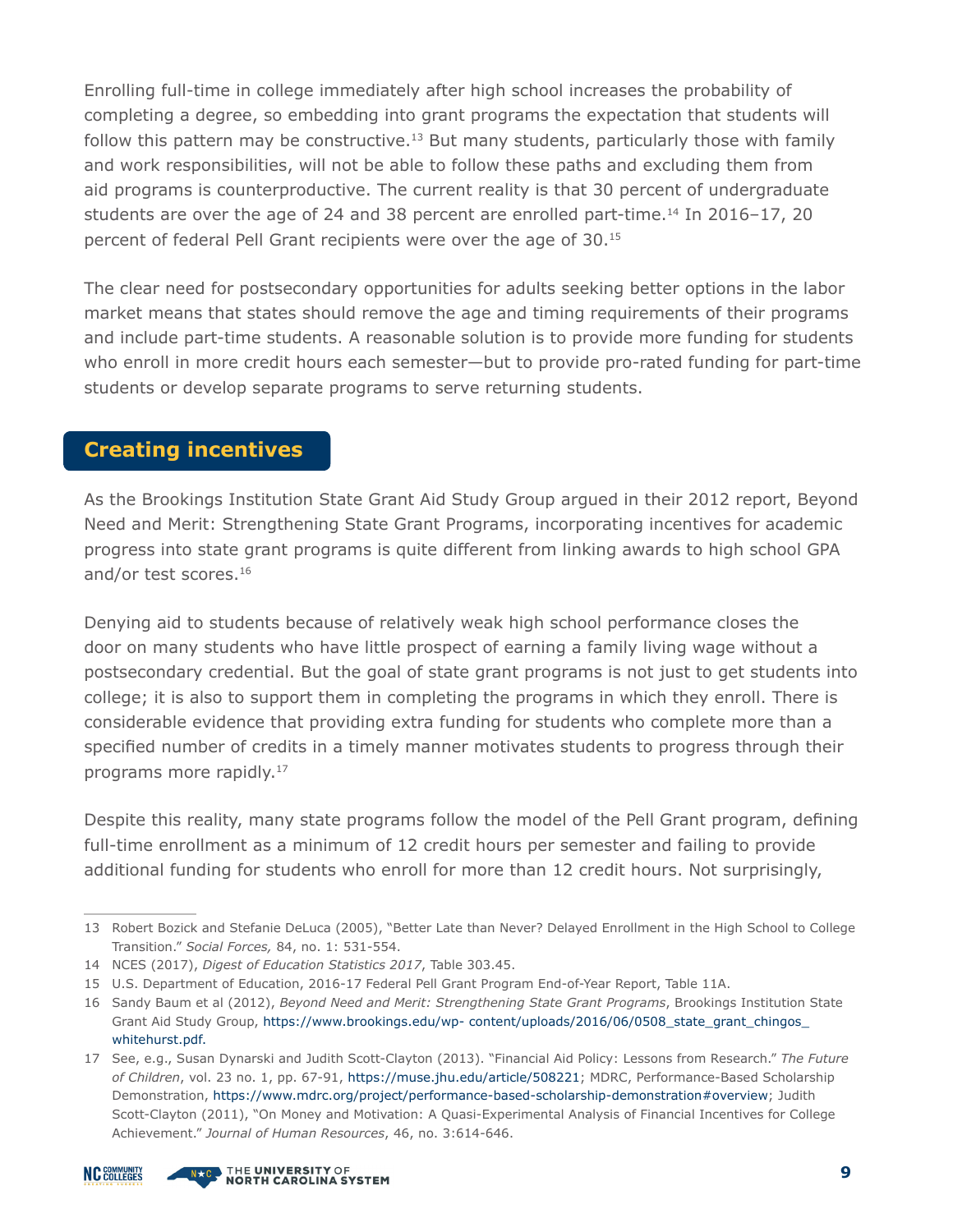many students enroll for 12 or 13 credit hours per term and take at least 10 semesters to complete the 120 credit hours required for most bachelor's degrees or at least five semesters to complete the 60 credit hours required for most associate degrees. According to the National Student Clearinghouse, based on a definition of 30 weeks as one year, students who completed bachelor's degrees in 2014–15 were enrolled for an average of 5.1 full-time academic years. Those who completed associate degrees were enrolled for an average of 3.3 years.18

States have devised a number of ways to encourage students to complete at least 15 credits hours per semester. For example, the University of Hawaii system claims that its public relations campaign "15 to Finish" has had a measurable impact on the number of students enrolling with the intensity required to graduate on time.<sup>19</sup> But attaching dollars to the effort is likely to be more effective. In 2013, the Indiana state legislature created credit completion requirements for state financial aid. Students must complete 30 credit hours per year to maintain the maximum grant levels. Careful evaluation indicates significant positive impact on credit completion.20

The Minnesota state grant program has long been structured around credit hours. Students must enroll for at least 15 credit hours to receive the maximum grant, with awards prorated according to the number of credit hours in which the student is enrolled. $21$ 

Programs that encourage students to take a concrete step—completing a certain number of credits—are likely to be more effective than those focusing on a more abstract goal, such as maintaining a minimum GPA (especially a relatively high GPA). Programs that only require a certain GPA may encourage students to take fewer courses or easier courses in order to earn higher grades—as has apparently been the case in Georgia.<sup>22</sup>



<sup>18</sup> D. Shapiro, A. Dundar, P.K. Wakhungu, X. Yuan, A. Nathan, and Y. Hwang. (2016, September). *Time to Degree: A National View of the Time Enrolled and Elapsed for Associate and Bachelor's Degree Earners* (Signature Report No. 11). Herndon, VA: National Student Clearinghouse Research Center.

<sup>19</sup> University of Hawaii, "15 to Finish," [http://15tofinish.com/data/.](http://15tofinish.com/data/) Accessed September 30, 2018.

<sup>20</sup> Takeshi Yanagiura and Nate Johnson (2017), *Indiana Financial Aid Reform: Initial Evaluation*, Postsecondary Analytics, <http://s10851.pcdn.co/wp-content/uploads/2010/10/Indiana-Financial-Aid-Reform-Evaluation->Postsecondary-Analytics. pdf.

<sup>21</sup> Minnesota Office of Higher Education, "Minnesota State Grant," https:/[/www.ohe.state.mn.us/mPg.cfm?pageID=138.](http://www.ohe.state.mn.us/mPg.cfm?pageID=138)  Accessed September 20, 2018.

<sup>22</sup> John Charles Bradbury and Noel D. Campbell (2003), "Local Lobbying for State Grants: Evidence from Georgia's HOPE Scholarship." *Public Finance Review*, 31, no. 4: 367- 391; Christopher M. Cornwell, Kyung Hee Lee, and David B. Mustard (2005), "Student Responses to Merit Scholarship Retention Rules." *The Journal of Human Resources*, 40, no. 4: 895-917.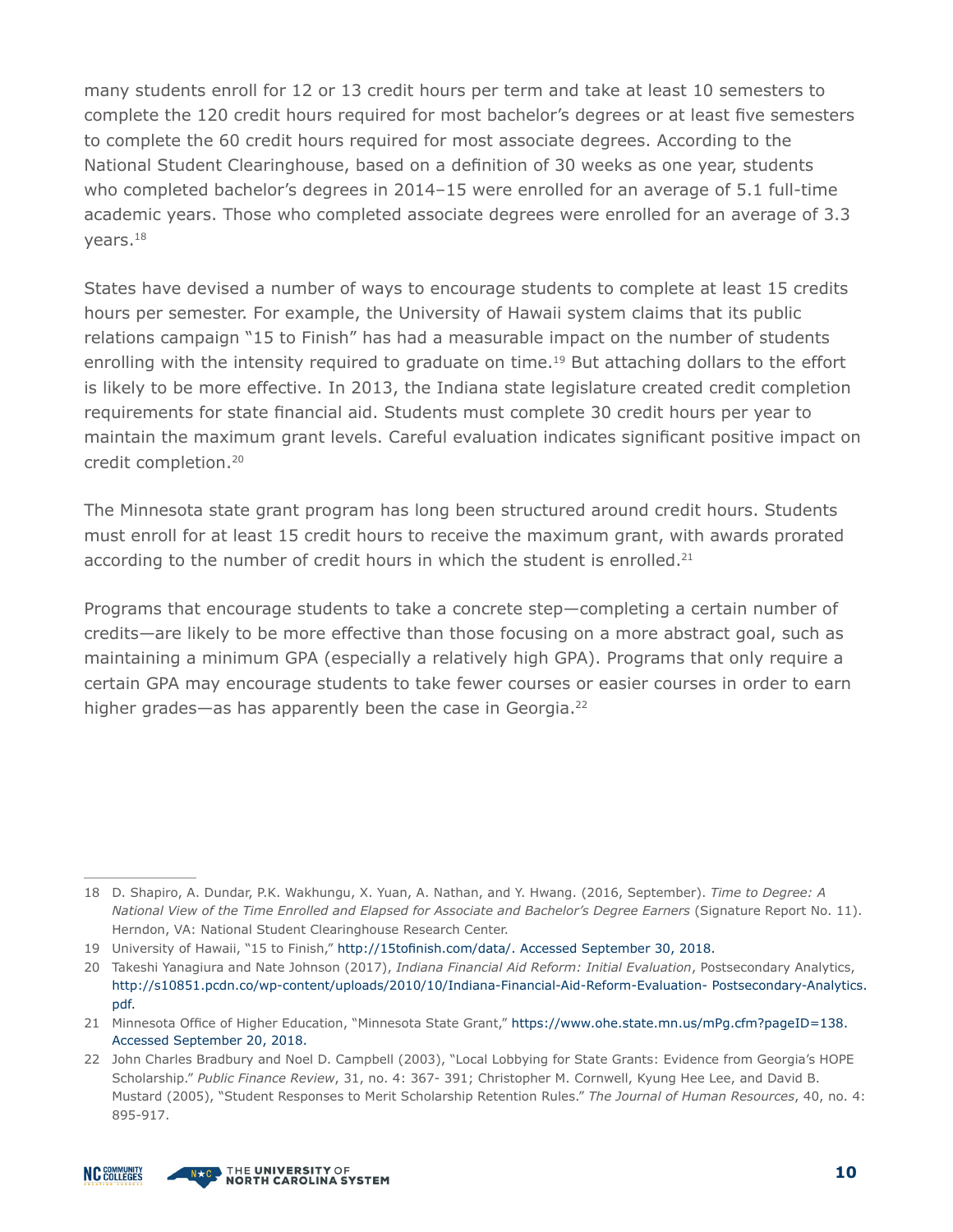# PREDICTABILITY

In should be possible for students to predict with reasonable accuracy how much support they will receive from state grant programs, instead of having to wait for their college acceptance and financial aid award letters to estimate how much it will cost them to enroll.

To improve predictability, programs should:

- Provide straightforward, easy-to-access information;
- Have simple formulas so tables can provide students with good estimates of the aid they will receive;
- Determine eligibility as early as possible so students can incorporate the information in their college planning; and
- Make eligibility for continuing awards clear and logical.

#### **Early-commitment programs**

The most direct way of letting students know about the assistance that will be available to them to finance college is to promise the aid years in advance. Early-commitment programs generally contract with middle school students, guaranteeing college financial aid in exchange for meeting specified academic and behavioral requirements.

**Indiana.** The Indiana 21st Century Scholars program is an early college promise program that enrolls students when they are in seventh or eighth grade. In high school, students participate in the Scholar Success Program and are connected to programs and resources to help them prepare for college and career success. Family income limits are based on eligibility for the free and reduced price lunch program, which serves children from families with incomes up to 185 percent of the poverty level. In 2018–19, the maximum income for a family of four is  $$46,435.<sup>23</sup>$  The state recently implemented additional needs tests for students while they are in college.<sup>24</sup> The addition of this requirement was not expected to affect aid for many students, but it adds considerable complexity and uncertainty to the program.<sup>25</sup>

<sup>25</sup> Sarah Pingel (2016), *State Financial Aid: Applying redesign principles through state engagement,* Education Commission of the States, https:/[/www.ecs.org/wp-content/uploads/State\\_Financial\\_Aid-](http://www.ecs.org/wp-content/uploads/State_Financial_Aid-)\_Applying\_redesign\_ principles through state engagement.pdf.





<sup>23</sup> Indiana Commission for Higher Education, State Financial Aid by Program. https://[www.in.gov/che/4498.htm.](http://www.in.gov/che/4498.htm) Accessed September 29, 2018.

<sup>24</sup> 21st Century Scholars, *Understanding the New College Financial Means Test for 21st Century Scholars*, https:/[/www.](http://www.mvcsc.k12.in.us/userfiles/355/my%20files/21st%20century%20financial%20means%20test.pdf?id=41) [mvcsc.k12.in.us/userfiles/355/my%20files/21st%20century%20financial%20means%20test.pdf?id=41](http://www.mvcsc.k12.in.us/userfiles/355/my%20files/21st%20century%20financial%20means%20test.pdf?id=41) 67. Accessed September 29, 2018.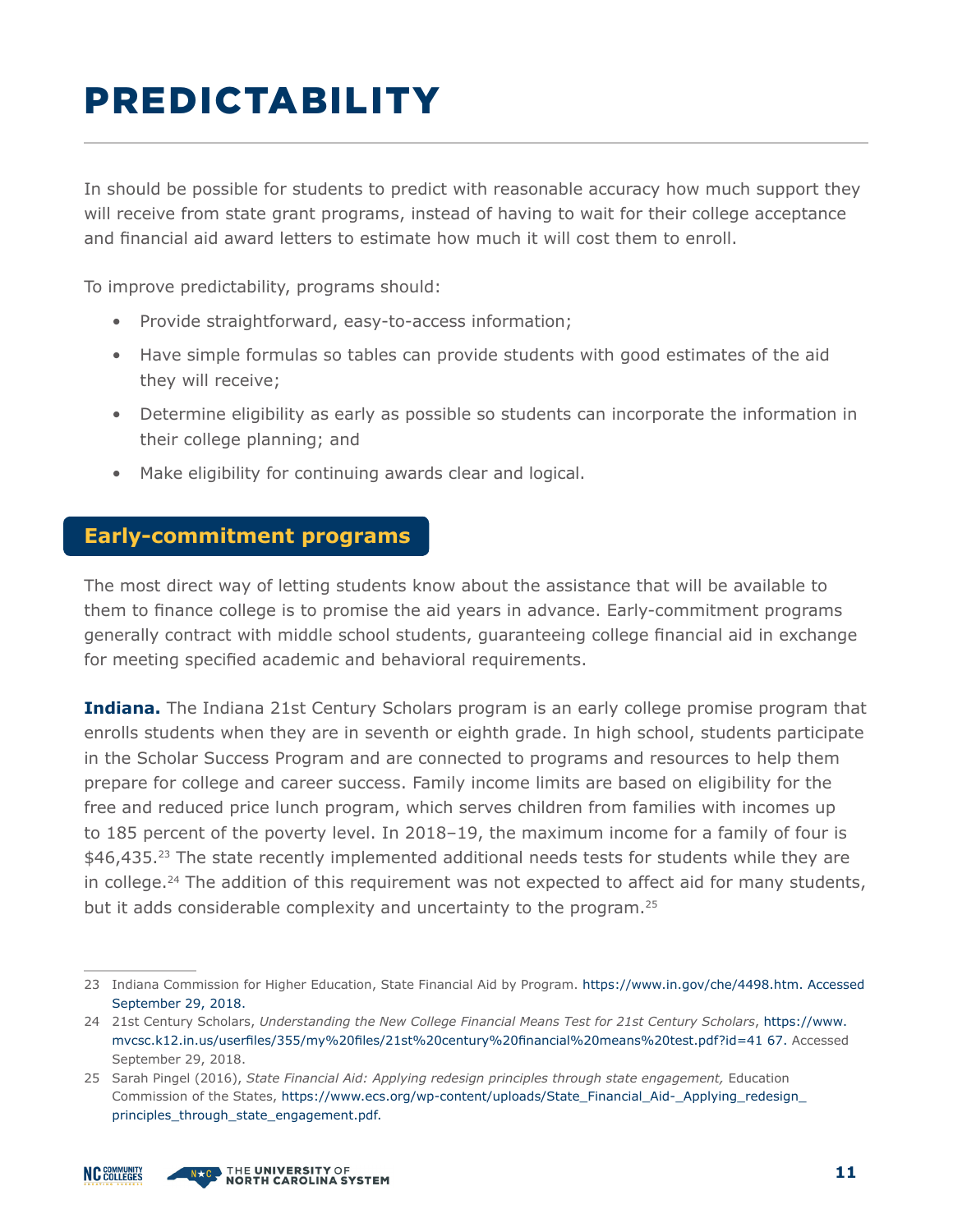**Oklahoma.** Oklahoma's Promise program enrolls eight, ninth, and tenth graders from families with annual incomes up to \$55,000. To receive benefits, the students' family incomes cannot exceed \$100,000 while they are in college. Students must also meet high school curriculum and GPA requirements. Oklahoma's Promise pays tuition at public colleges and universities for the actual number of credit hours students take, so the award amount differs by both institution and enrollment intensity. In 2007, the legislature created a dedicated funding process for allowing Oklahoma's Promise to be funded from the state's General Revenue Fund each year to ensure that the program will be fully supported by a stable source of revenue.<sup>26</sup>

**Washington.** Washington state's College Bound Scholarship program covers tuition, fees, and a small book allowance. Students apply in seventh or eighth grade. To enroll, students must be from families whose incomes qualify them for the free and reduced price lunch program. To receive funding, they must meet the requirements of the contract and have family income below 65 percent of the state median during the senior year of high school.<sup>27</sup>

Because they are limited to students from low-income families and are last-dollar programs, filling in the gaps left by federal and state need-based aid, early-commitment programs generally do not require large amounts of additional state funds. But evaluating the effectiveness of these programs is challenging because the students who sign up for them are likely to be more motivated than similar students who do not choose to participate. Studies of the programs have shown positive results for students who meet the terms of their contracts and apply for college financial aid, but results for the entire population of participants are less encouraging.<sup>28</sup>

#### **Look-up tables**

Aid does not have to be promised early in order to be predictable. Simple look-up tables that show students and families how much aid they are likely to receive can go a long way in promoting planning and preparation for college. The big advantage of a look-up table over a complex formula is that it enables parents and students to easily estimate the aid they will receive. These tables should be in terms of income, not EFC, since EFC is not a meaningful concept to most people. They should include both state and federal grant aid and, where possible, institutional grant aid.



<sup>26</sup> Oklahoma State Regents for Higher Education, *Oklahoma's Promise,* https://[www.okhighered.org/okpromise/seniors](http://www.okhighered.org/okpromise/seniors-faq.shtml)[faq.shtml.](http://www.okhighered.org/okpromise/seniors-faq.shtml) Accessed September 29, 2018.

<sup>27</sup> Washington Student Achievement Council, College Bound, https:/[/www.wsac.wa.gov/college-bound. A](http://www.wsac.wa.gov/college-bound)ccessed September 29, 2018.

<sup>28</sup> Saul Schwartz (2008), "Early Commitment of Student Financial Aid: Perhaps a Modest Improvement," in *The Effectiveness of Student Aid Policies What the Research Tells Us*, Sandy Baum, Michael McPherson, and Patricia Steele, eds. New York: The College Board.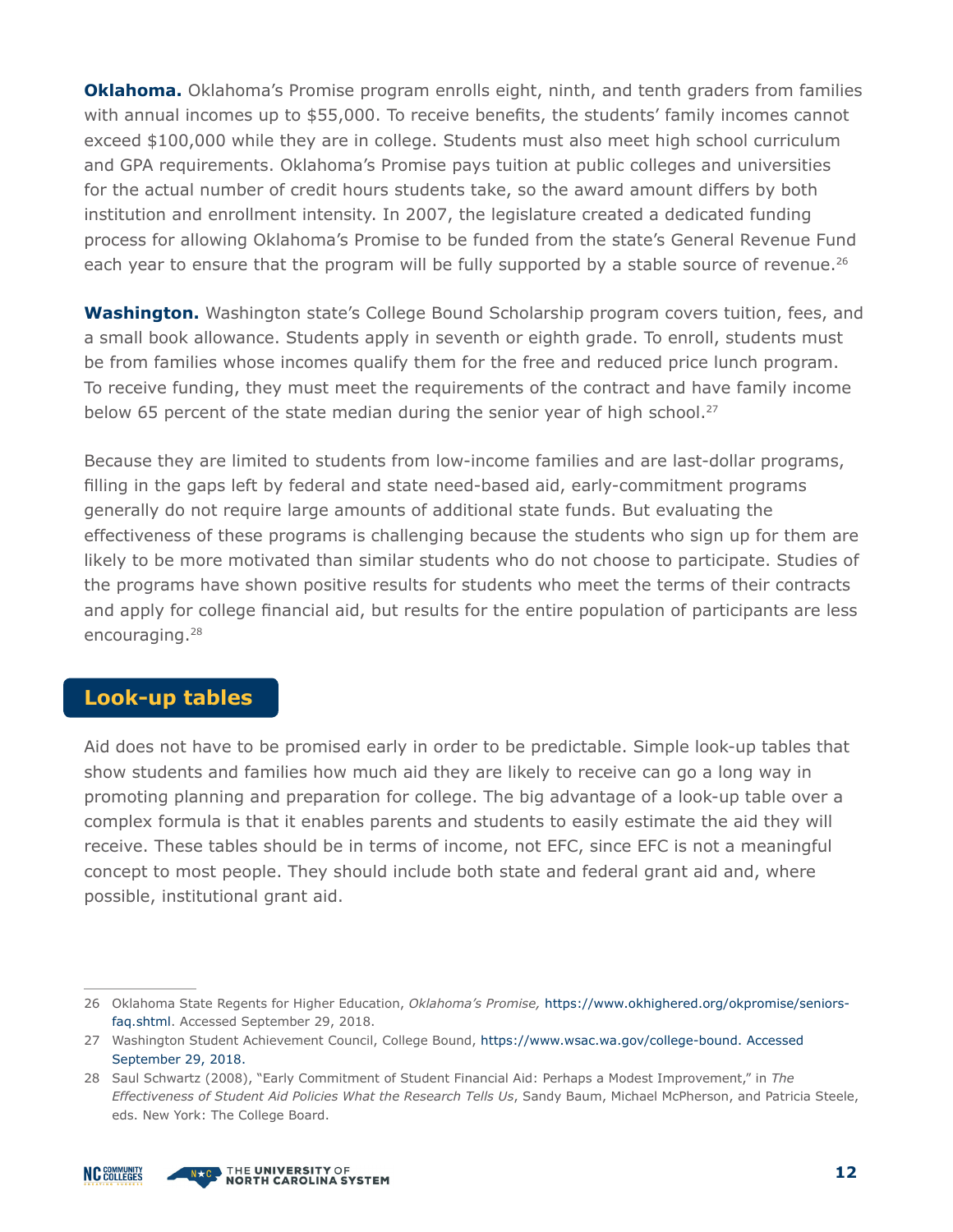Creating these tables is not as simple as it sounds. Financial aid depends on income, other financial characteristics, family size, number of siblings in college, and dependency status. But a simple formula makes the task much easier.

#### **Economic cycles**

Both tuition prices and state grant funding levels are sensitive to the vicissitudes of state budgets, which are under particular strain during economic downturns. These cycles are a major problem for students and families planning for college because they make changes in both sticker prices and financial aid difficult to predict. States frequently resort to arbitrarily cutting off funding to students who fail to apply by an unannounced deadline. Planning ahead for these problems should make it possible for the state to mitigate this problem. The state should develop a plan for a rainy day fund and potential equitable strategies for cutting programs in the face of budget deficits.

# SIMPLICITY

Complexity interferes with decision making and effective action in many areas of life. The growing body of knowledge from the field of behavioral economics reveals the types of steps people take to avoid dealing with complex decisions. Financial aid policies are no exception.29

To avoid undue complexity, state grant programs should:

- Allow as many students as possible to receive their aid through one state program, rather than multiple programs;
- Make the application and award processes as simple as possible; and
- Make the eligibility formula as simple as possible.

Multiple programs with varying eligibility requirements and complicated rules and regulations are confusing. Students are less likely to apply for aid and to enroll in college if they have to overcome complexity.30



<sup>29</sup> Ben Castleman, Saul Schwartz, and Sandy Baum (eds) (2015), *Decision Making for Student Success: Behavioral Insights to Improve College Access and Persistence.* New York: Routledge.

<sup>30</sup> Susan Dynarski and Judith E. Scott-Clayton (2006), "The Cost of Complexity in Federal Student Aid: Lessons from Optimal Tax Theory and Behavioral Economics." *National Tax Journal*, 59, no. 2: 319-356; Eric P. Bettinger, Bridget Terry Long, Philip Oreopoulos, and Lisa Sanbonmatsu. (2012), "The Role of Application Assistance and Information in College Decisions: Results from the H&R Block FAFSA Experiment." *Quarterly Journal of Economics*, 127(3):1205-1242.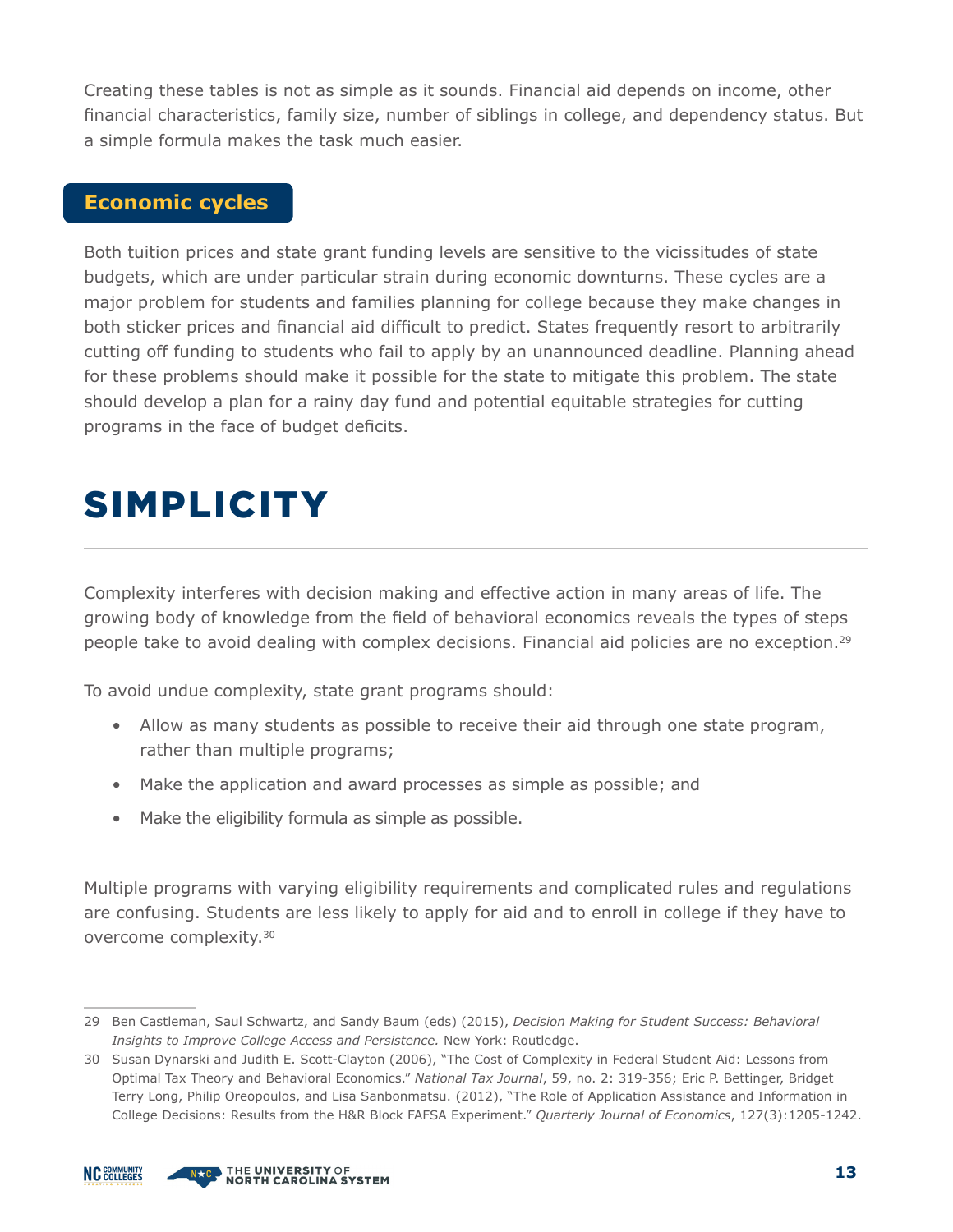Reading about state grant programs on the websites designed to explain them can be startling. For example, to be eligible for awards in their initial year of study, students at fouryear institutions in Texas must meet a list of basic requirements plus at least one of the requirements in at least 2 of the following 4 areas: $31$ 

| <b>Area</b>                         | <b>Requirement(s)</b>                                                                                                                                                                          |
|-------------------------------------|------------------------------------------------------------------------------------------------------------------------------------------------------------------------------------------------|
| <b>Advanced Academic</b><br>Program | 12 hours of college credit (dual credit or AP courses), complete the Distinguished<br>Achievement Program (DAP), or complete the International Baccalaureate Program<br>$(IB)$ .               |
| <b>TSI Readiness</b>                | Meet the Texas Success Initiatives (TSI) assessment thresholds or qualify for an<br>exemption.                                                                                                 |
| <b>Class Standing</b>               | Graduate in the top one/third of the HS graduating class or have a B average.                                                                                                                  |
| <b>Advanced Math</b>                | Complete at least one math course beyond Algebra II as determined by the Texas<br>Education Agency (TEA). Complete at least one advanced career and technical course,<br>as determined by TEA. |

#### **Communication**

Requirements like these may be almost impossible to communicate in a manner that will be clear to students and families. But good information can counteract some of the complexities of the financial aid system. $32$  If families throughout the state are aware of the grant program, understand how to access it, and can make reasonable estimates of the funding they will receive, they can plan and act accordingly.

There is considerable variation across states in the transparency of their state grant websites. A student who Googles "Minnesota state grant" is quickly directed to a well-designed website (https:/[/www.ohe.state.mn.us/mPg.cfm?pageID=138\)](http://www.ohe.state.mn.us/mPg.cfm?pageID=138)) that explains clearly the available grant programs, the application process, the eligibility requirements, and how awards are determined. The website for the New York State TAP Grant (https:/[/www.hesc.ny.gov/pay](http://www.hesc.ny.gov/pay-for-college/apply-)[for-college/apply-](http://www.hesc.ny.gov/pay-for-college/apply-) for-financial-aid/nys-tap.html) is another example of a clear and easy-tonavigate site.

Googling "North Carolina state grant" is more frustrating. The first hit is not for a state agency, and once the College Foundation of North Carolina comes up, there are a number of choices to make before reaching the relevant information, which is less complete than Minnesota's.





<sup>31</sup> Texas Higher Education Coordinating Board, "College for All Texans," [http://www.collegeforalltexans.com/assssspps/](http://www.collegeforalltexans.com/assssspps/financialaid/tofa2.cfm?ID=458) [financialaid/tofa2.cfm?ID=458](http://www.collegeforalltexans.com/assssspps/financialaid/tofa2.cfm?ID=458). Accessed September 30, 2018.

<sup>32</sup> For evidence on knowledge of financial aid and the impact of information, see The Institute for College Access and Success (2008), "Paving the Way: How Financial Aid Awareness Affects College Access and Success." [http://](http://projectonstudentdebt.org/fckfiles/Paving_the_Way.pdf.) [projectonstudentdebt.org/fckfiles/Paving\\_the\\_Way.pdf.](http://projectonstudentdebt.org/fckfiles/Paving_the_Way.pdf.)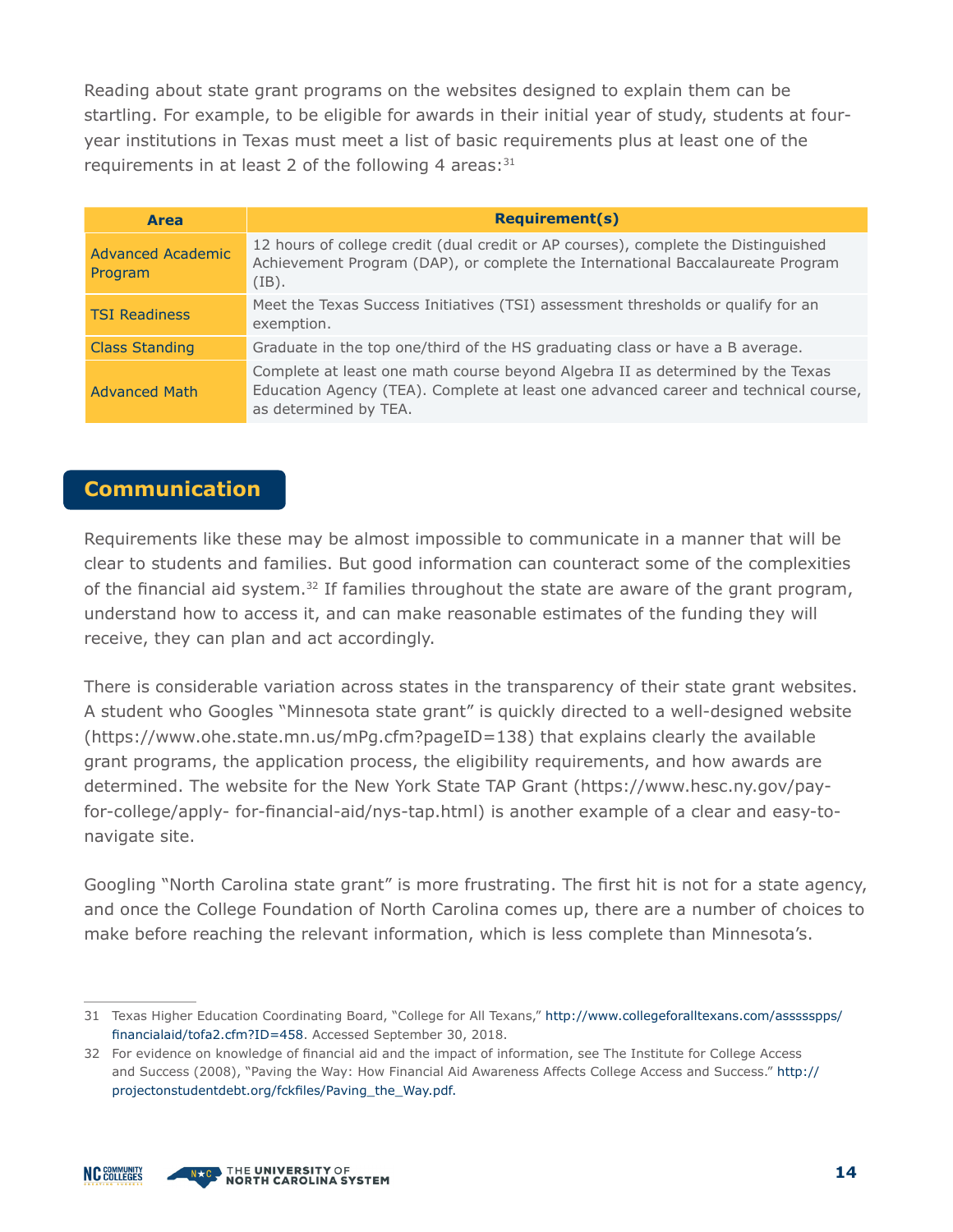North Carolina could strengthen the effectiveness of its grant programs by improving communication strategies to make programs, application processes, and eligibility seem simpler.

Students could be provided with personalized estimates of their aid eligibility far in advance. Simple standardized award letters from institutions in the state would make it easier for students to compare their financing options when they are choosing where to enroll.

### EVALUATING NORTH CAROLINA'S STATE GRANT PROGRAMS

Important aspects of North Carolina's state grant programs are consistent with basic principles of equitable and efficient aid. The funds are allocated on the basis of financial circumstances; programs include part-time students who are enrolled at least half time and those who are not recent high school graduates. The programs do not use deadlines to exclude students.

However, a number of other characteristics raise questions.

#### **Multiple programs**

Simplicity requires minimizing the number of programs with different eligibility requirements and allocation formulas. It is appropriate to ask why there are separate programs for students enrolled in different types of institutions. A single program with an allocation formula modeled after the current University of North Carolina Need-Based Grant Program would continue to provide larger grants to students enrolled at UNC than to those attending community colleges. As long as cost of attendance plays a role, it may not be necessary to keep these programs separate.

Although the North Carolina Community College regulations specify that funding is allowed only for tuition, required fees, books and supplies, and a travel allowance—not for the full cost of attendance incorporated in the UNC program—this restriction may not play an active role. However, the program would be more effective without this limitation. Living expenses create the same burdens for community colleges students as for UNC students in similar financial circumstances with similar living arrangements.

Even if separate programs are deemed appropriate for the different sectors, the fact that individual students now receive their state grants from two different programs creates unnecessary complexity and lack of transparency. It should be possible to merge the lottery

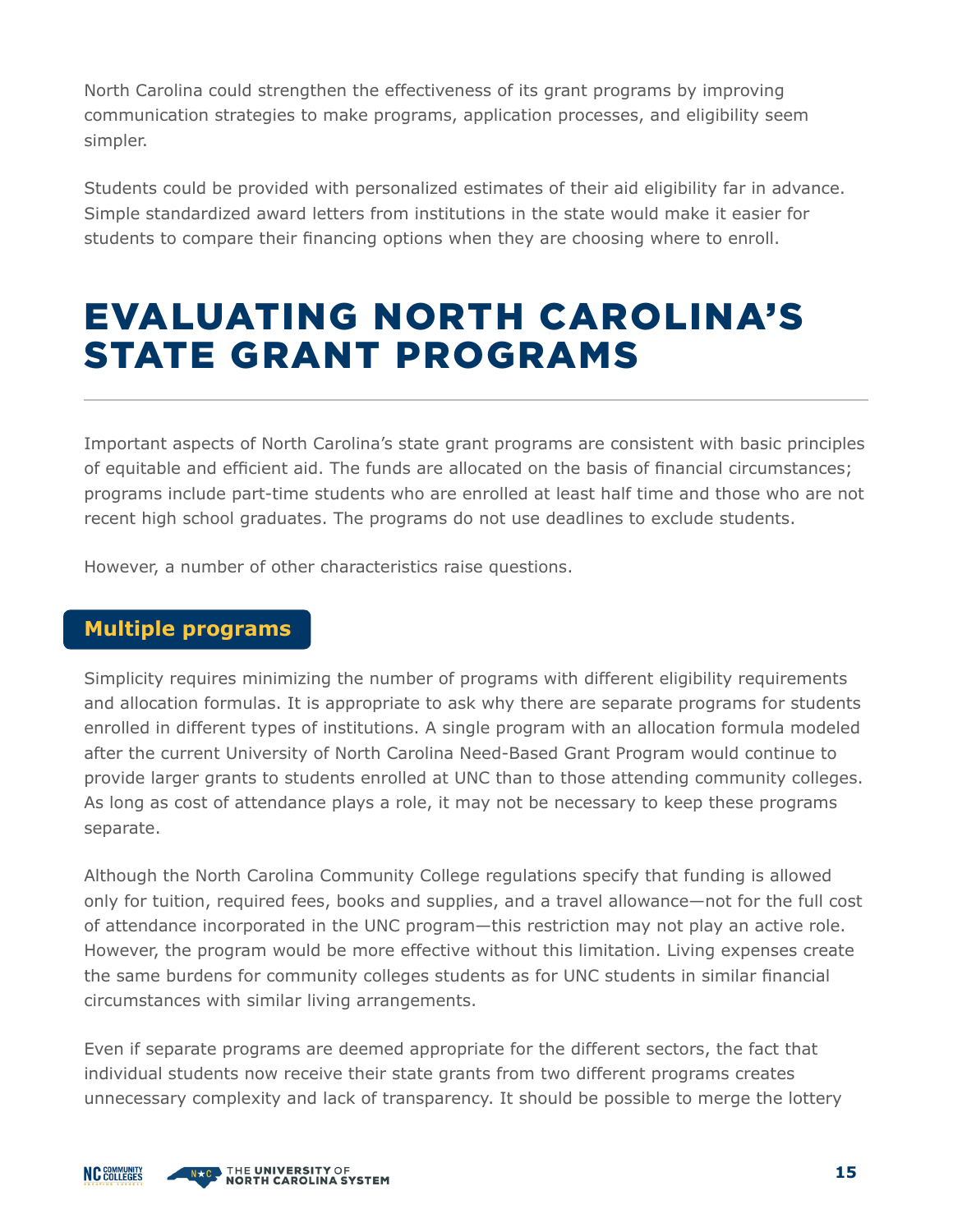funding with the other community college and UNC programs for students while maintaining the politically expedient separation of the funding streams. The idea that the Education Lottery Scholarship (ELS) provides community college students with EFCs of \$5,000 or less a floor of

\$3,997 on grant aid and the Community College Grant (CCG) provides those same students a floor of \$4,680 is quite confusing. Students should not have to divide the floor into two components.

#### **Level total grant aid for students with a wide range of EFCs**

The NC state grant programs are well targeted in the sense that only students with low and moderate incomes receive grant aid. However, the current structures of the ELS and CCG programs counteract some of the carefully designed progressivity of the Pell Grant program.

The distribution of ELS does not really make a difference in the final grant totals students receive, because of the way in which the CCG and UNC Need-Based Grant (UNCNBG) programs build on ELS. CCG promises students with EFCs of \$5,000 or lower a foundation of \$4,680 in grant aid. Some of the lowest-income students receive more than this amount from the Pell Grant program, and therefore receive no state grant support. For students with a range of incomes, from those receiving \$4,680 in Pell Grants (income of about \$37,000 for a family of four) to those with EFCs equal to \$5,000 (income of about \$60,000 for a family of four), total grant aid is the same. The difference is just in the breakdown between federal and state grant aid.

The UNCNBG formula, which attempts to meet documented student need, is a more logical approach, even if it is linked to a percentage of total cost of attendance, leaving gaps for all students.

Another simple approach to a better-targeted system would preserve the progressivity of the Pell Grant system, rather than counteracting it. As noted above, awarding the same state grant to all Pell Grant recipients would be comparable to increasing the maximum Pell Grant. The state grant would then taper off for students with EFCs too high to qualify for Pell.

#### **Determining EFC**

The FM formula for determining ability to pay has significant limitations. It accounts for some forms of income and assets but not others, ignores non-custodial parents, accounts for the spacing of children in a questionable way, and has a number of other shortcomings. But it is the formula the federal government uses and introducing an alternative should be done cautiously. UNC-Chapel Hill, like many private colleges, relies on the College Board's CSS Profile, which computes an alternative EFC. The Institutional Methodology (IM) underlying

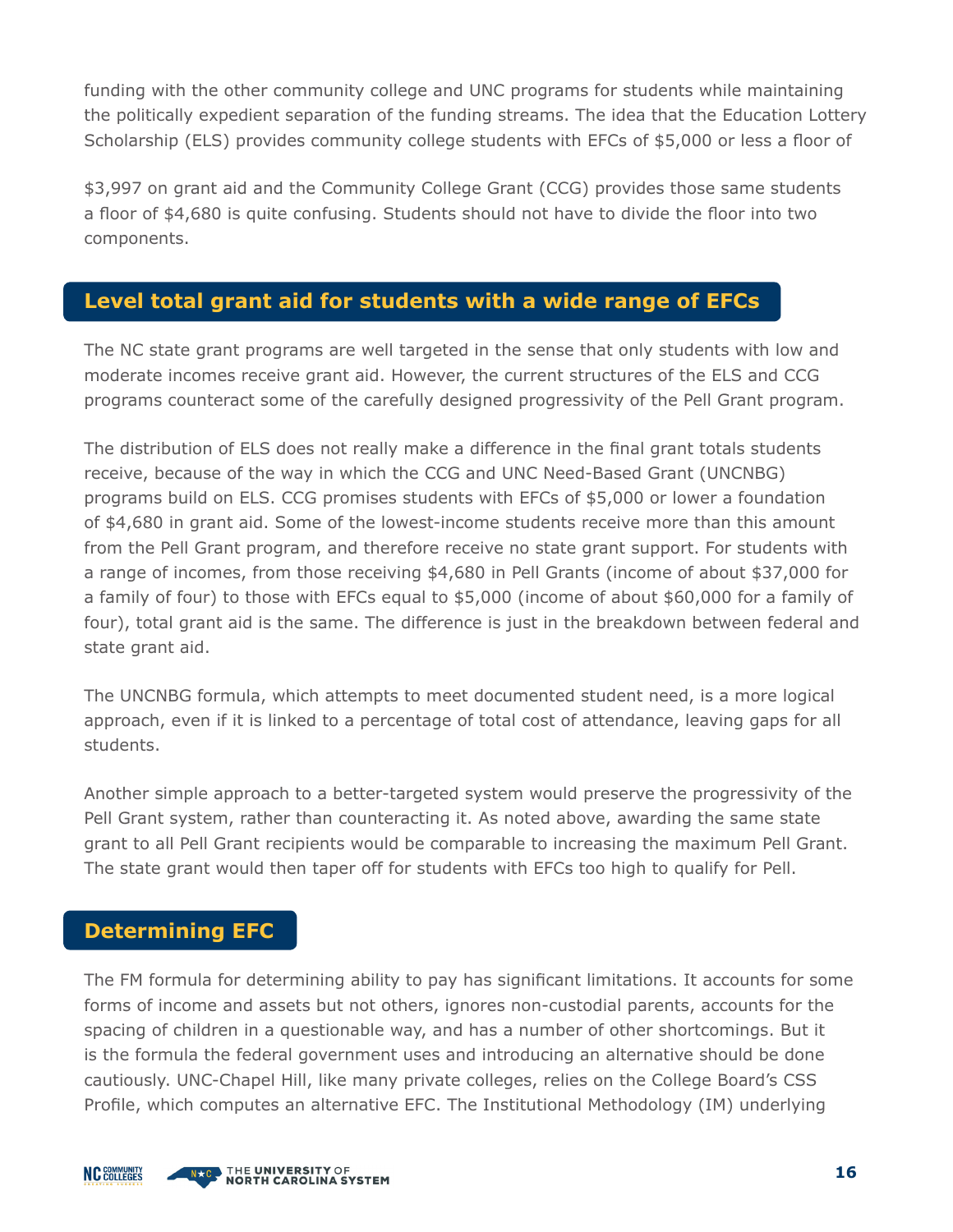that EFC is a better measure of ability to pay than the FM EFC and it is quite reasonable for institutions that award grant aid to students with incomes far above the level that would qualify for Pell Grants to use this alternative methodology. However, other UNC campuses do not require this additional form, so an alternative EFC (even if it is based on IM) adds mystery and complexity.

It would be helpful to know how the outcomes of the UNCNBG EFC formula and the FM formula differ and consider eliminating the former if it does not have a significant and equitable impact on aid awards.

#### **Incentives for completion**

It would be constructive to review existing state grant programs with an eye to strengthening incentives for timely program completion.

Students should receive more funding if they enroll for and complete more credit hours each term. Defining full time as 12 credit hours per semester and denying additional funding to students who take more course discourages on-time completion.

The timing of courses should not affect grant funding. Students who enroll for summer courses should receive the same funding they would if they took those courses during the fall or spring terms.

The state might consider awarding bonus funds to students who successfully complete at least 15 credit hours each term or at least 30 credit hours each year.

#### **Information**

As noted, the North Carolina student aid website is not as simple or easy to navigate as those of some other states. In addition to simplifying the grant programs, improving the website would make the system clearer to students and easier for them to navigate.

A single net price calculator should inform students how much they can expect to pay at different institutions within the UNC and community college systems. The calculator should be accessible and easy to use.

#### **Provisions for stability in economic downturns**

The cyclical nature of state budgets creates major problems for higher education because of the impact on both state appropriations and funding for state grant programs. A recession



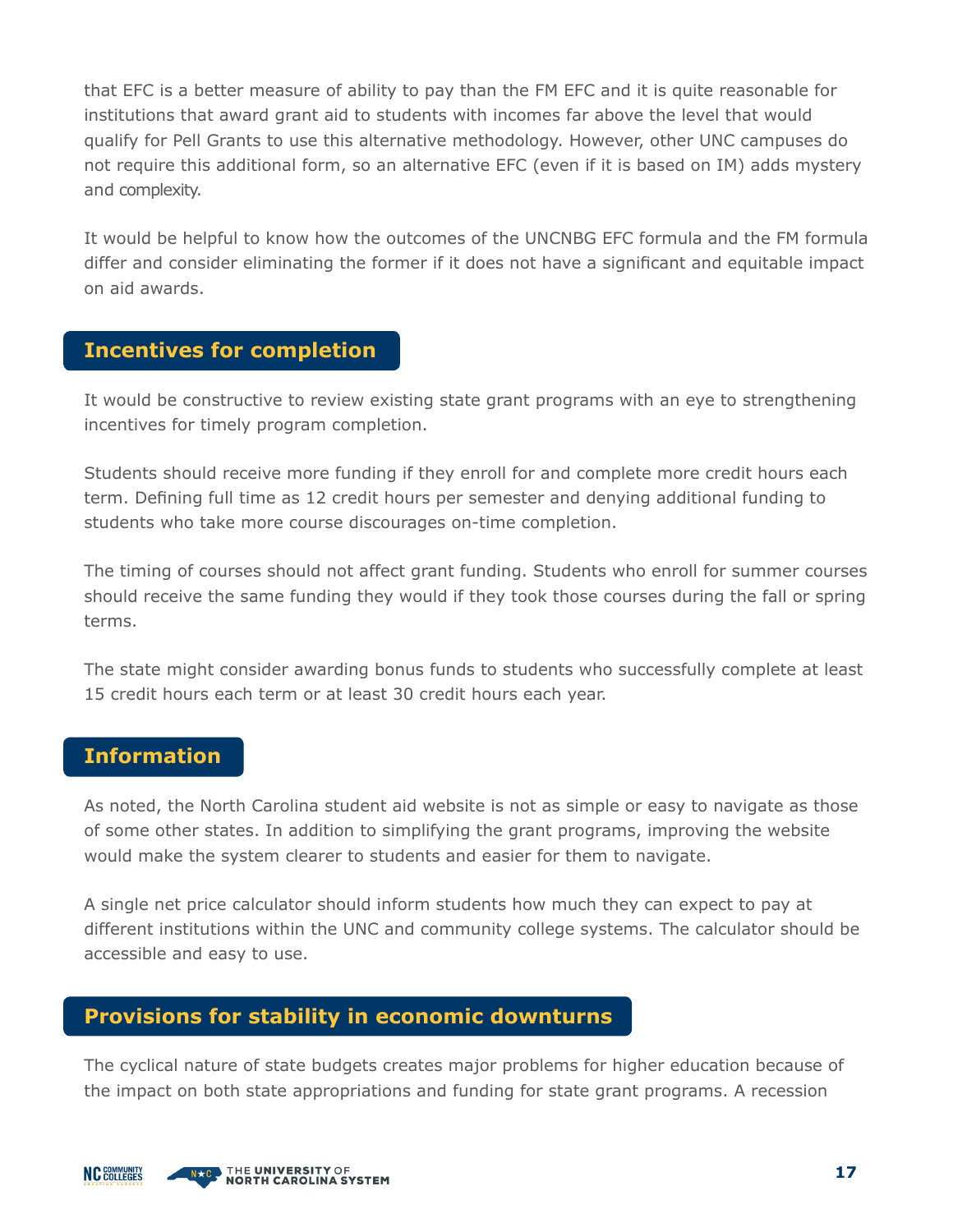reduces state tax revenues, leading to pressures for budget cuts in state grant programs at just the same time that students' and families' financial need rises. A well-thoughtout approach to making necessary adjustments to state grant programs can minimize the probability of resorting to arbitrary cuts in aid and changes in application deadlines when funding is scarce and enrollments are up.

#### **Coordination with other sources of aid**

As currently structured, the NC state grant programs rely on Pell Grants as the foundation of their funding. If Pell Grants increase, state grants decline unless the target thresholds are raised. Instead of supplementing the income-based federal aid system, the state programs apply federal funding to different goals.

In addition to rethinking this approach, the state should examine the relationship between state grants and institutional grants at public institutions. How do differences in the aid funds available on different campuses affect the equity of financial aid and net prices across public institutions in the state? Debates about "tuition set aside" programs should be part of this review. It is not really possible to determine which institutional expenditures are funded out of state appropriations and which are funded out of tuition revenues. It makes more sense to think of institutional grant aid as closely related to the state grant programs.

### CONCLUSION

North Carolina has a number of options for improving the targeting, predictability, and simplicity of its state grant programs. These include consolidating programs, ensuring that students with lower resource levels receive more grant aid than those with greater ability to pay, and strengthening communication efforts.

It is also important to think broadly about how the state grant programs can contribute to student success. There is growing evidence that college success depends on academic and social support systems, not just price. Incorporating advising and supports into aid programs may be more constructive than adding a small amount to grant levels. Providing emergency aid funds to help students when unforeseen events interfere with their lives may also be an effective strategy. Implementing pilot programs in these and other areas and gathering rigorous evidence about their effectiveness should supplement efforts to strengthen the basic structure of the state grant programs.

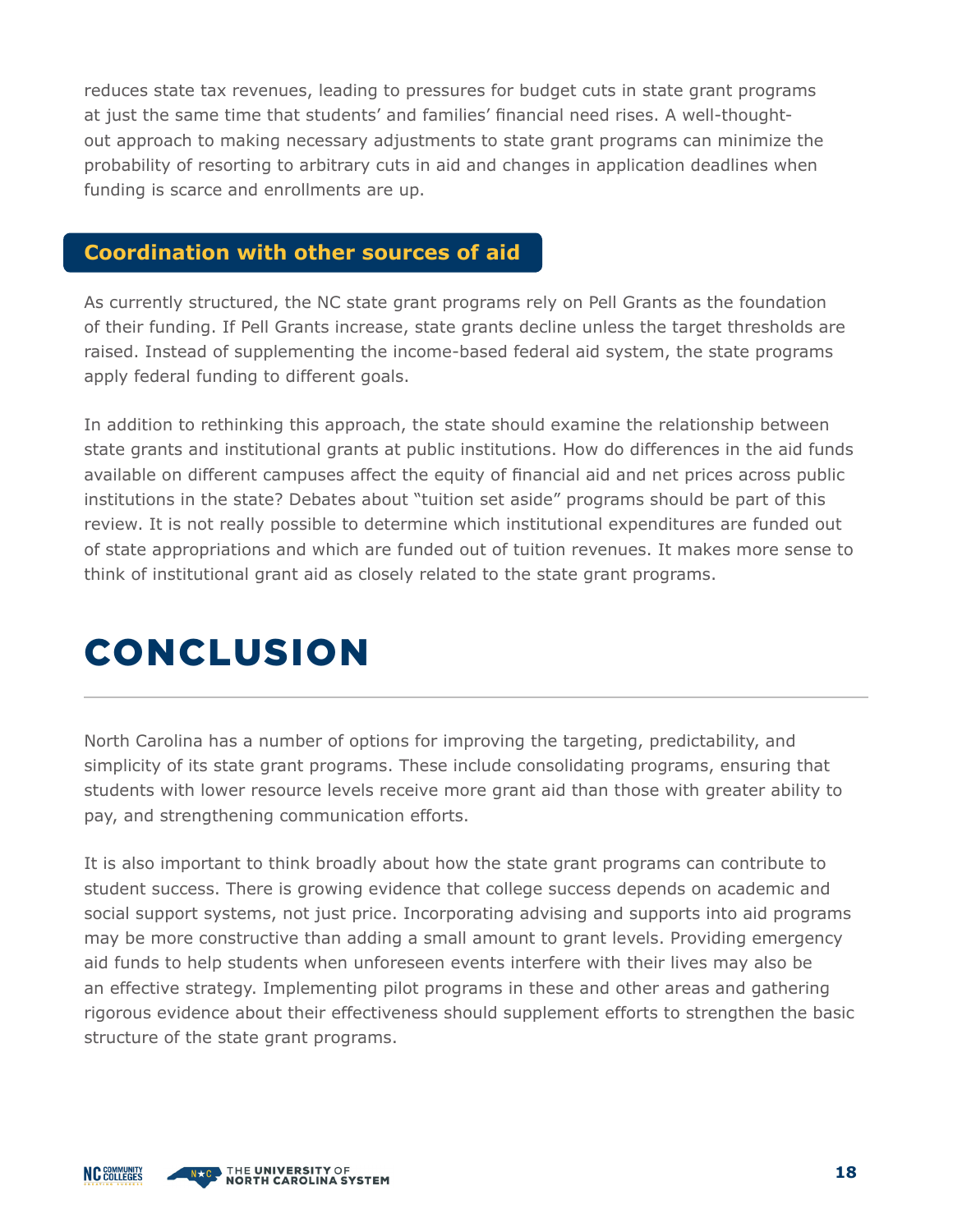# REFERENCES

- Baum, Sandy, et al (2012), *Beyond Need and Merit: Strengthening State Grant Programs*, Brookings Institution State Grant Aid Study Group, https://[www.](http://www.brookings.edu/wp-) [brookings.edu/wp-](http://www.brookings.edu/wp-) content/uploads/2016/06/0508\_ state\_grant\_chingos\_whitehurst.pdf.
- Baum, Sandy, Kathleen Little, Jennifer Ma, and Anne Sturtevant (2012). *Simplifying Student Aid: What It Would Mean for States,* College Board. [http://media.](http://media.collegeboard.com/digitalServices/pdf/advocacy/homeorg/advocacy-state-) [collegeboard.com/digitalServices/pdf/advocacy/](http://media.collegeboard.com/digitalServices/pdf/advocacy/homeorg/advocacy-state-) [homeorg/advocacy-state-](http://media.collegeboard.com/digitalServices/pdf/advocacy/homeorg/advocacy-state-) simplification-report.pdf.
- Bettinger, Eric P., Bridget Terry Long, Philip Oreopoulos, and Lisa Sanbonmatsu. (2012). "The Role of Application Assistance and Information in College Decisions: Results from the H&R Block FAFSA Experiment." *Quarterly Journal of Economics, 127(3):1205-1242.*
- Bowen, William G., Matthew M. Chingos, and Michael S. McPherson (2009). *Crossing the Finish Line: Completing College at America's Public Universities*. Princeton: Princeton University Press.
- Bozick, Robert and Stefanie DeLuca. "Better Late than Never? Delayed Enrollment in the High School to College Transition." *Social Forces, 84, no. 1 (2005): 531-554.*
- Bradbury, John Charles, and Noel D. Campbell (2003). "Local Lobbying for State Grants: Evidence from Georgia's HOPE Scholarship." Public Finance Review, 31, no. 4:367- 39.
- *California Student Aid Commission, "Report on Transfer Entitlement Cal Grant Program.* [http://www.csac.](http://www.csac.ca.gov/sites/default/files/comm/sppc/20140918/exh2.pdf) [ca.gov/sites/default/files/comm/sppc/20140918/](http://www.csac.ca.gov/sites/default/files/comm/sppc/20140918/exh2.pdf) [exh2.pdf.](http://www.csac.ca.gov/sites/default/files/comm/sppc/20140918/exh2.pdf) Accessed September 29, 2018.
- Castleman, Ben Saul Schwartz, and Sandy Baum (eds) (2015), *Decision Making for Student Success: Behavioral Insights to Improve College Access and Persistence.* New York: Routledge.
- Cornwell, Christopher M., Kyung Hee Lee, and David B. Mustard (2005). "Student Responses to Merit Scholarship Retention Rules." *The Journal of Human Resources, 40, no. 4: 895-917.*
- Dynarski, Susan, and Judith E. Scott-Clayton ( 2006). "The Cost of Complexity in Federal Student Aid: Lessons from Optimal Tax Theory and Behavioral Economics." National Tax Journal. 59, no. 2: 319-356.
- Dynarski, Susan and Scott-Clayton, Judith (2013). "Financial Aid Policy: Lessons from Research." *The Future of Children*, vol. 23 no. 1, pp. 67-91. https://muse.jhu. edu/article/508221.
- Georgia Student Finance Commission. "HOPE and Zell Miller Scholarship Programs." https:/[/www.gafutures.org/](http://www.gafutures.org/media/187610/faqs-hope-zm-scholarship-012918.pdf) [media/187610/faqs-hope-zm-scholarship-012918.pdf.](http://www.gafutures.org/media/187610/faqs-hope-zm-scholarship-012918.pdf) Accessed September 29, 2018.
- Heller, Donald (1997). "Student Price Response in Higher Education: An Update to Leslie and Brinkman." *Journal of Higher Education, 68, no. 6: 624-659.*
- Heller, Donald (2001). *The Effects of Tuition Prices and Financial Aid on Enrollment in Higher Education: California and the Nation.* Ed Fund.
- Indiana Commission for Higher Education. 21st Century Scholars, *Understanding the New College Financial Means Test for 21st Century Scholars,* https:/[/www.](http://www.mvcsc.k12.in.us/userfiles/355/my%20files/21st%20century%20financial%20means) [mvcsc.k12.in.us/userfiles/355/my%20files/21st%20](http://www.mvcsc.k12.in.us/userfiles/355/my%20files/21st%20century%20financial%20means) [century%20financial%20means%](http://www.mvcsc.k12.in.us/userfiles/355/my%20files/21st%20century%20financial%20means)20test.pdf?id=4167, Accessed September 29, 2018.
- Indiana Commission for Higher Education, State Financial Aid by Program. https:/[/www.in.gov/che/4498.htm.](http://www.in.gov/che/4498.htm) Accessed September 29, 2018.
- Institute for College Access and Success (2008), "Paving the Way: How Financial Aid Awareness Affects College Access and Success." [http://projectonstudentdebt.](http://projectonstudentdebt.org/fckfiles/Paving_the_Way.pdf) [org/fckfiles/Paving\\_the\\_Way.pdf.](http://projectonstudentdebt.org/fckfiles/Paving_the_Way.pdf)
- Iowa College Student Aid Commission, "Iowa College Aid." https:/[/www.iowacollegeaid.gov/content/all-iowa](http://www.iowacollegeaid.gov/content/all-iowa-opportunity-scholarship)[opportunity-scholarship.](http://www.iowacollegeaid.gov/content/all-iowa-opportunity-scholarship) Accessed September 30, 2018.
- Ma, Jennifer, Sandy Baum, Matea Pender, and CJ Libassi (2018), *Trends in College Pricing 2018.* The College Board.
- MDRC (2017). Performance-Based Scholarship Demonstration, https://www.mdrc.org/ project/performance-based-scholarshipdemonstration#overview.
- Michigan Student Aid, MI Student Aid. https:/[/www.](http://www.michigan.gov/mistudentaid) [michigan.gov/mistudentaid.](http://www.michigan.gov/mistudentaid) Accessed September 29, 2018.